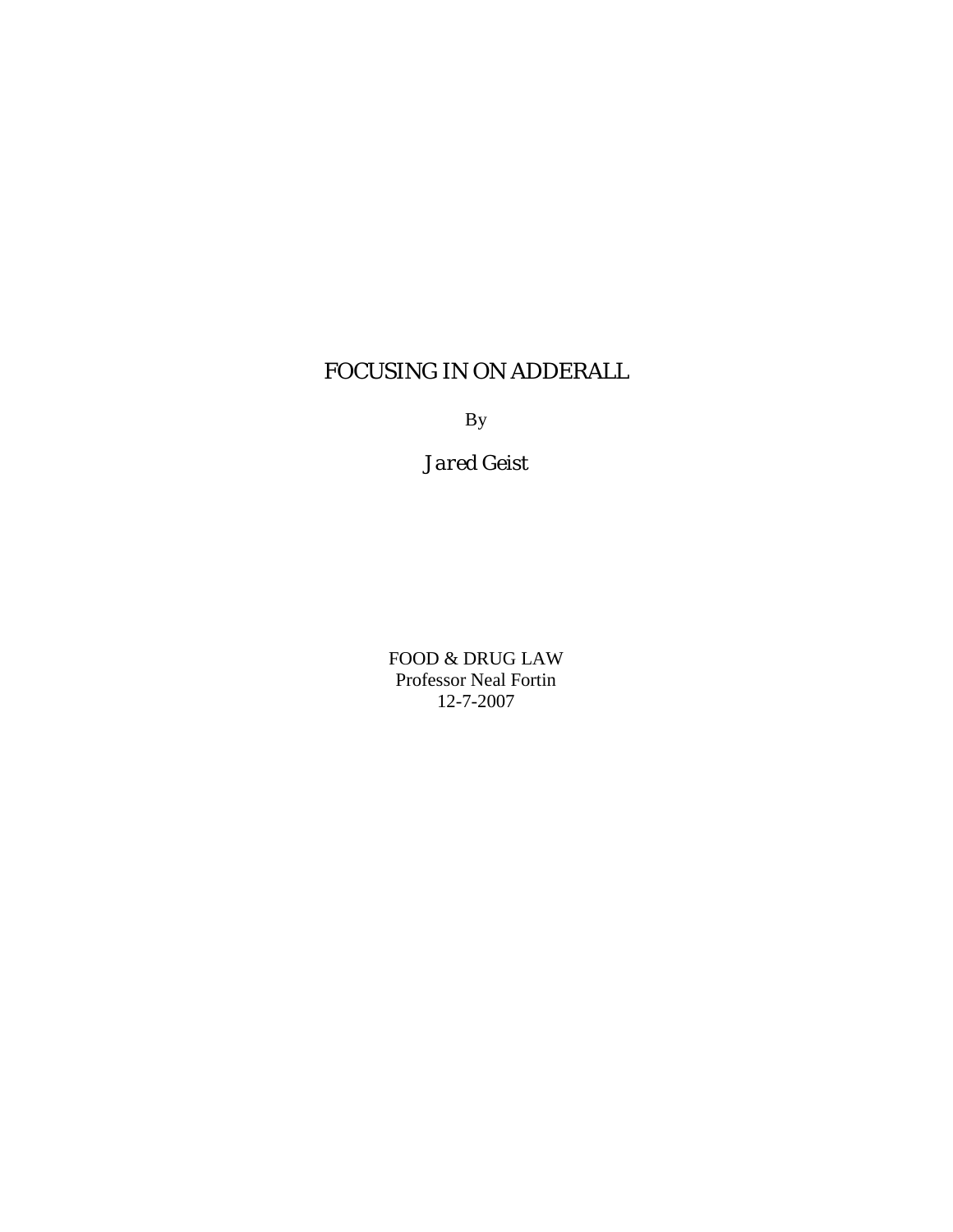# FOCUSING IN ON ADDERALL

## TABLE OF CONTENTS

| B. The FDA Investigation and cases of American Adderall-related death.11 |
|--------------------------------------------------------------------------|
|                                                                          |
|                                                                          |
| B. The Case For Adderall Use (And Why it is Wrong)17                     |
|                                                                          |
| A. The Problems with the FDA's Drug Approval Process19                   |
|                                                                          |
|                                                                          |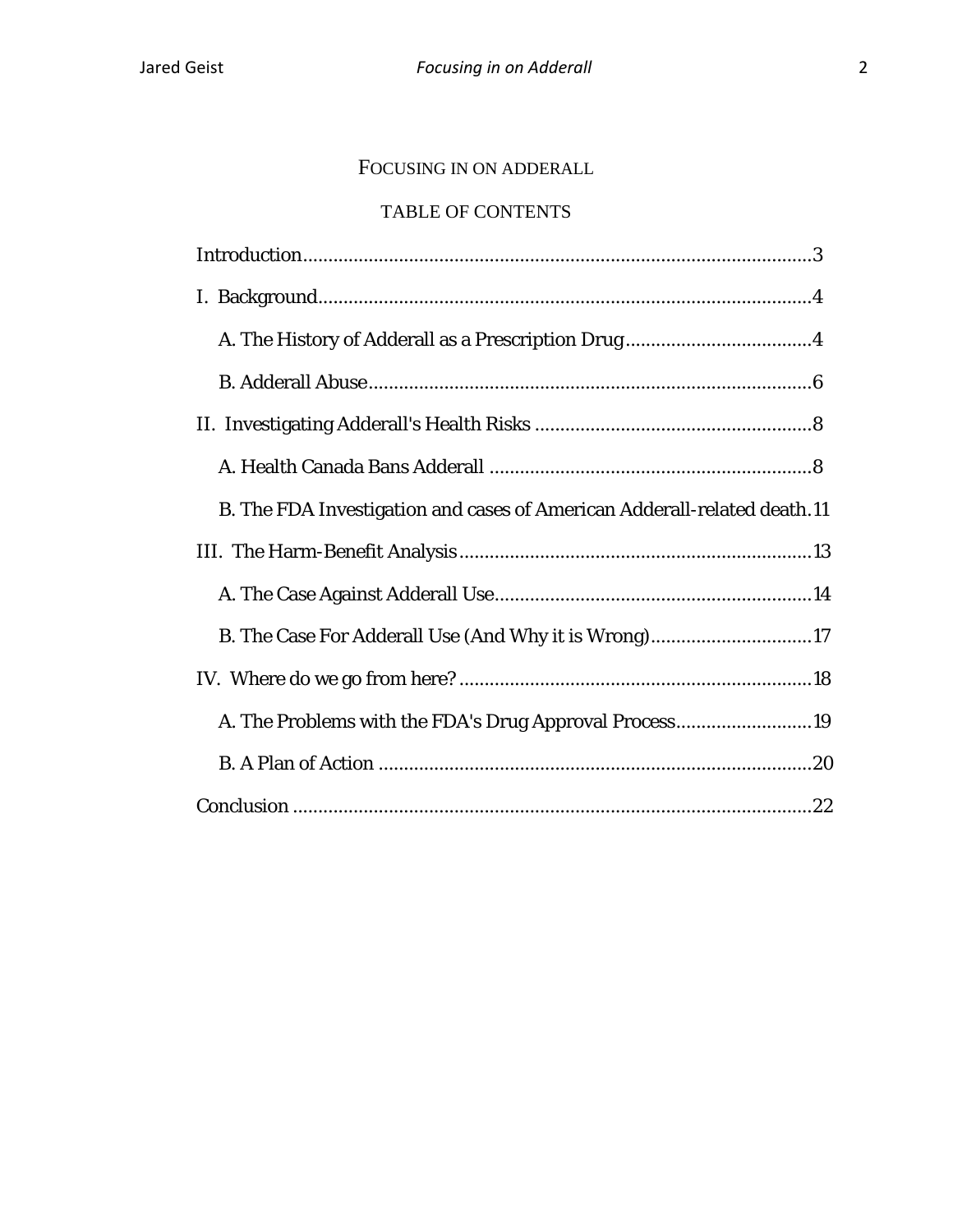#### **INTRODUCTION**

When the United States Congress passed the Controlled Substance Act in 1970, amphetamines were listed as Schedule II drugs, meaning that they have a high potential for abuse, and that such abuse leads to severe psychological or physical dependence.<sup>1</sup> Cocaine, opium, and morphine are examples of drugs that are listed in the same category.<sup>2</sup> Today, various forms amphetamines are prescribed to 1.5 million children annually in the United States.<sup>3</sup>

This paper will focus on the prescription drugs ADDERALL and ADDERALL XR (both hereinafter Adderall), the most commonly used drugs used to treat Attention-Deficit/Hyperactivity Disorder (hereinafter ADHD) in the United States today.<sup>4</sup> It will investigate whether the benefits gained from Adderall use actually outweigh the harms that necessarily enjoin. Part I will set forth a background detailing the history of Adderall, including both its intended use to treat ADHD, and its abused use as a recreational drug. In Part II, this article will examine the problems caused by Adderall, paying special attention to both the Health Canada ban, and the FDA investigation. Part III will explore the alleged benefits of Adderall use and comparatively analyze them in relation to the problems. Finally, Part IV proposes solutions to the problem, and provides recommendations for reform. Ultimately, this article will suggest that the FDA engage in certain reforms to create a policy that better balances the harms and benefits of Adderall use in the United States when making its decision to approve the drug.

<sup>&</sup>lt;sup>1</sup> [21 U.S.C.](http://en.wikipedia.org/wiki/Title_21_of_the_United_States_Code) § [812\(](http://www.law.cornell.edu/uscode/21/812.html)b)(2)<br><sup>2</sup> United States Department of Justice. (2007). *Controlled Substances in Schedule II*. Retrieved October 24,<br>2007 from http://www.deadiversion.usdoj.gov/schedules/listby sched/sched2.htm.

<sup>&</sup>lt;sup>3</sup> Children's Hospital Boston. (2005). *Adderall Response*. Retrieved October 24, 2007 from http://www.childrenshospital.org/clinicalservices/Site457/Documents/Adderall%20Response.pdf

<sup>4</sup> ADDERALL XR Medication Information. (2007). *About ADDERALL XR*. Retrieved October 11, 2007 from http://www.adderallxr.com/about\_adderallxr/index.asp.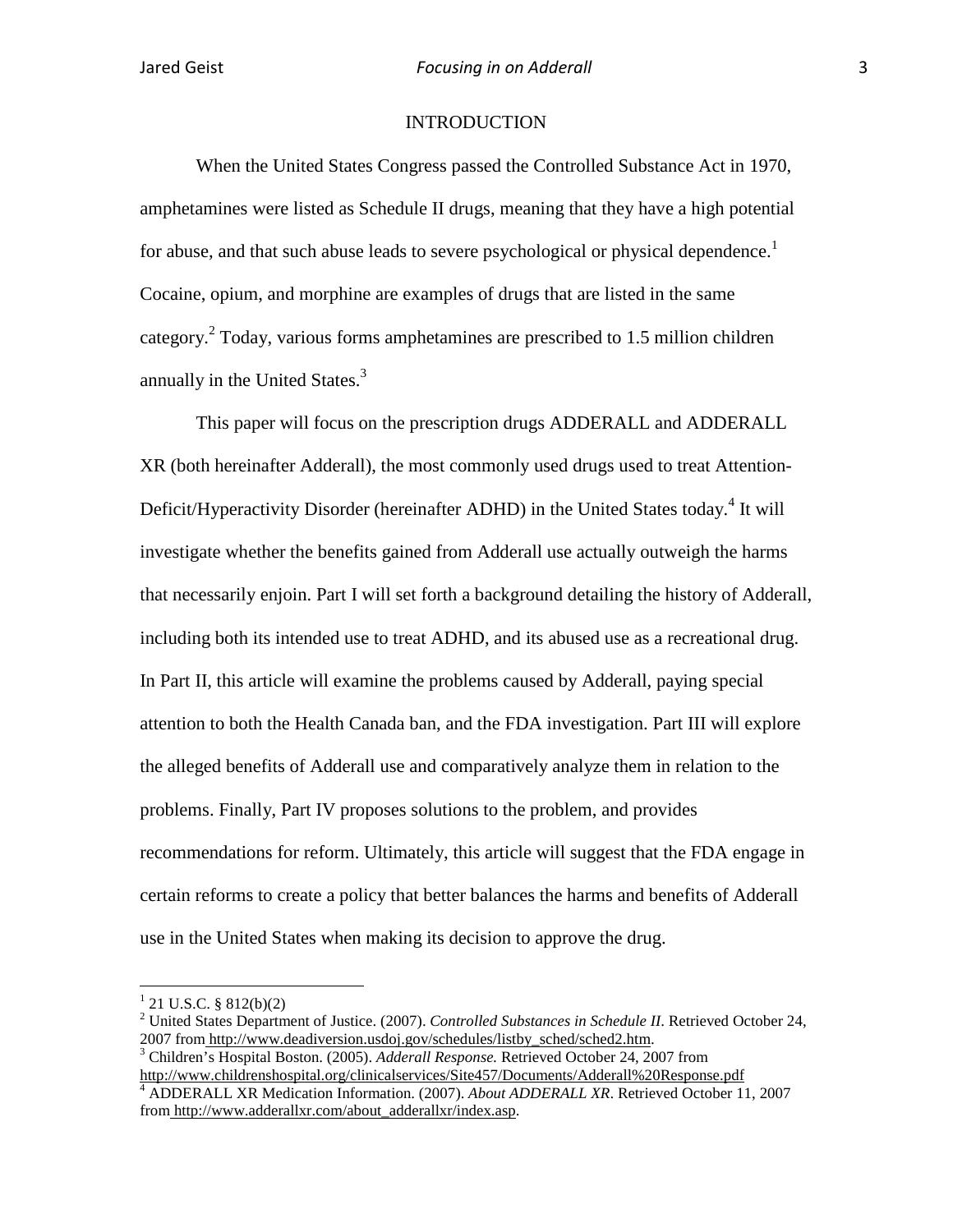#### I. BACKGROUND

Before it is possible to engage in a harm-benefit analysis of Adderall, it is first necessary to provide pertinent background information that showcases the drug's history, and discusses its current status today. Specifically, the purposes of this section are to establish Adderall's uses in the United States- both legally, and recreationally. Although a plethora of amphetamine-based concoctions have been used since the stimulant was first synthesized in  $1887^5$ , it is important to note that the purpose of this paper is solely to examine Adderall.

#### **A. The History of Adderall as a prescription drug**

Approved by the FDA in the 1960's, a drug named "Obetrol" was used primarily as a weight-loss medication to treat obesity.<sup>6</sup> Obetrol, however, never became popular, and eventually was not profitable enough to stay on the market. Eventually, in 1994, Rexar Pharmaceuticals sold the Obetrol formula rights to Richwood (now Shire Richwood).<sup>7</sup> And, in 1996, Adderall was approved by the FDA for treatment of ADHD in children.<sup>8</sup> Adderall first was introduced in the form of instant-release capsules, but later was made available in an extended-release form (ADDERRALL XR).<sup>9</sup>

Both forms of Adderall have the exact same amphetamine-based ingredients and identical composition, with the only difference being the amount of time by which they are released into the body.<sup>10</sup> The Adderall composition is also identical to the original

<sup>&</sup>lt;sup>5</sup> PBS Frontline. (2007). *A Social History of America's Most Popular Drugs*. Retrieved October 24, 2007 from http://www.pbs.org/wgbh/pages/frontline/shows/drugs/buyers/socialhistory.html.

<sup>&</sup>lt;sup>6</sup> Drabs, Julia. (2005). *Drugs for the Treatment of Attention-Deficit Hyperactivity Disorder.* Retrieved November 2, 2007 from faculty.smu.edu/jbuynak/Med%20chem%20ppt.ppt.<br><sup>7</sup> Id.

<sup>8</sup> ADDERALL XR Medication Information. (2007). *About ADDERALL XR*. Retrieved October 11, 2007 from http://www.adderallxr.com/about\_adderallxr/index.asp. <sup>9</sup> Id.

 $^{10}$  Id.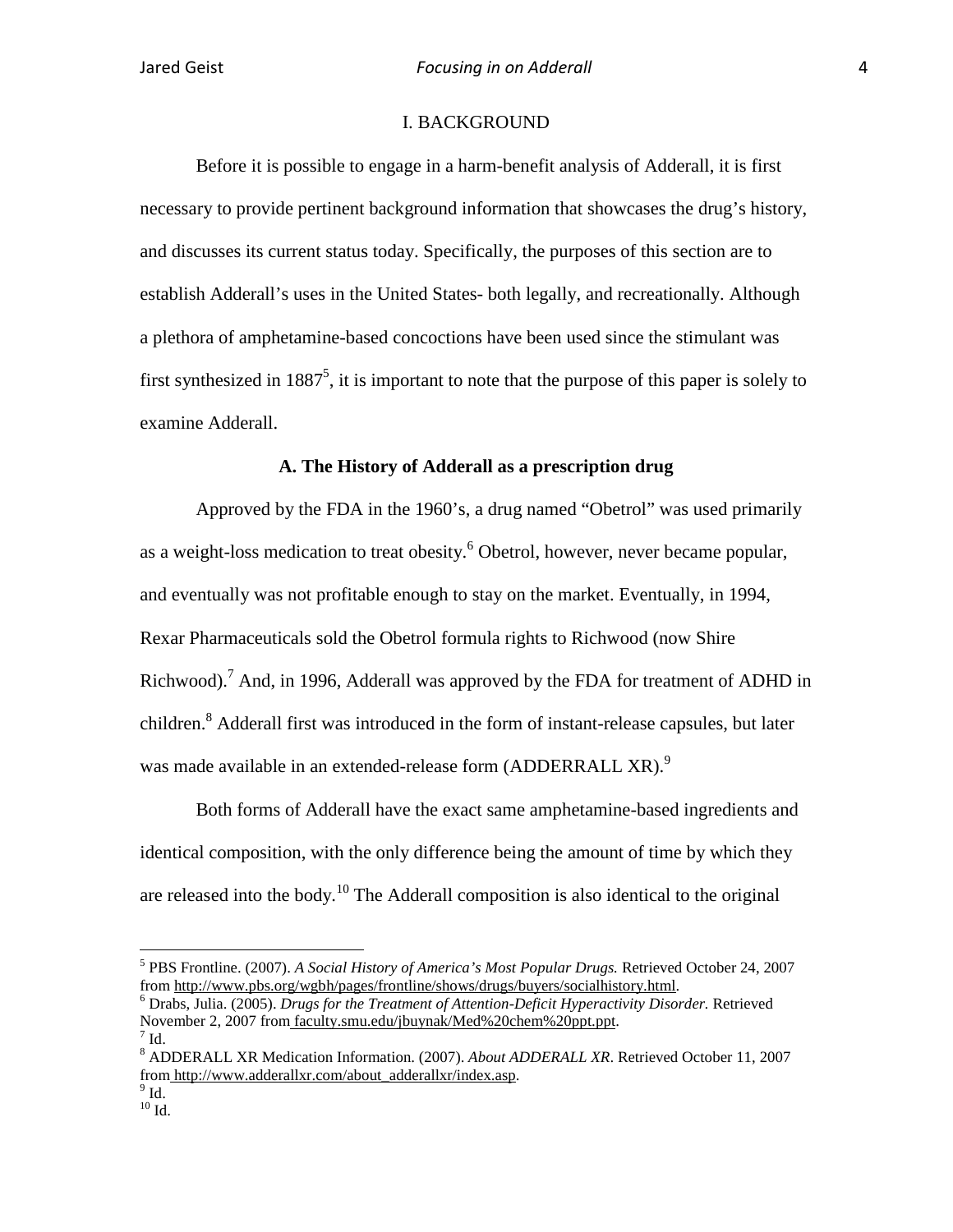Obetrol form.<sup>11</sup> Specifically, Adderall is comprised of four active ingredients, each of which make up an equal 25 percent portion of the drug.<sup>12</sup> These ingredients are: dextroamphetamine [saccharate,](http://en.wikipedia.org/wiki/Saccharic_acid) dextroamphetamine [sulfate,](http://en.wikipedia.org/wiki/Sulfate) amphetamine aspartate monchydrate, and amphetamine sulfate.<sup>13</sup> As is common with most drugs, there are also a number of inactive ingredients, but the mixture of the four amphetamine-based salts above give Adderall its effects. Adderall is prescribed in either 5, 10, 15, 20, 25, or 30 mg doses.14

As mentioned, the FDA approved the use of Adderall as treatment for ADHD. ADHD is a neurological condition related to the brain's chemistry and anatomy.<sup>15</sup> ADHD manifests itself as a persistent pattern of inattention or hyperactivity/impulsivity that occurs at a much more frequent and severe level than is typically observed in people at comparable levels of development.<sup>16</sup>Although most commonly used in children, adults can sometimes be prescribed Adderall for "Adult ADHD".<sup>17</sup> Specifically, Adderall is approved for use in children over the age of three.<sup>18</sup> It is also sometimes prescribed for use as treatment for narcolepsy, but ADHD is by far the most common prescription reason.<sup>19</sup>

<sup>&</sup>lt;sup>11</sup> Drabs, Julia. (2005). *Drugs for the Treatment of Attention-Deficit Hyperactivity Disorder.* Retrieved November 2, 2007 from faculty.smu.edu/jbuynak/Med%20chem%20ppt.ppt.

<sup>&</sup>lt;sup>12</sup> ADDERALL XR Medication Information. (2007). *Prescription Information*. Retrieved October 11, 2007 from http://www.adderallxr.com/assets/pdf/prescribing\_information.pdf.

<sup>&</sup>lt;sup>13</sup> Id.<br><sup>14</sup> Id.<br><sup>15</sup> ADHD.com (2007). *What is ADHD?* Retrieved October 11, 2007 from<br>http://www.adhd.com/parents/parents adhd.jsp.

<sup>&</sup>lt;sup>16</sup> Id. <sup>17</sup> Adult ADHD. (2007). *Resources for People with ADHD*. Retrieved October 24, 2007 from http://www.adult-adhd.com/.

<sup>&</sup>lt;sup>18</sup> Iannelli, Vincent, M.D. (2005). *Adderall and Adderall XR for ADHD*. Retrieved October 24, 2007 from http://pediatrics.about.com/od/adhd/a/adderall.htm.

<sup>19</sup> ADDERALL XR Medication Information. (2007). *Prescription Information.* Retrieved October 11, 2007 from http://www.adderallxr.com/assets/pdf/prescribing\_information.pdf.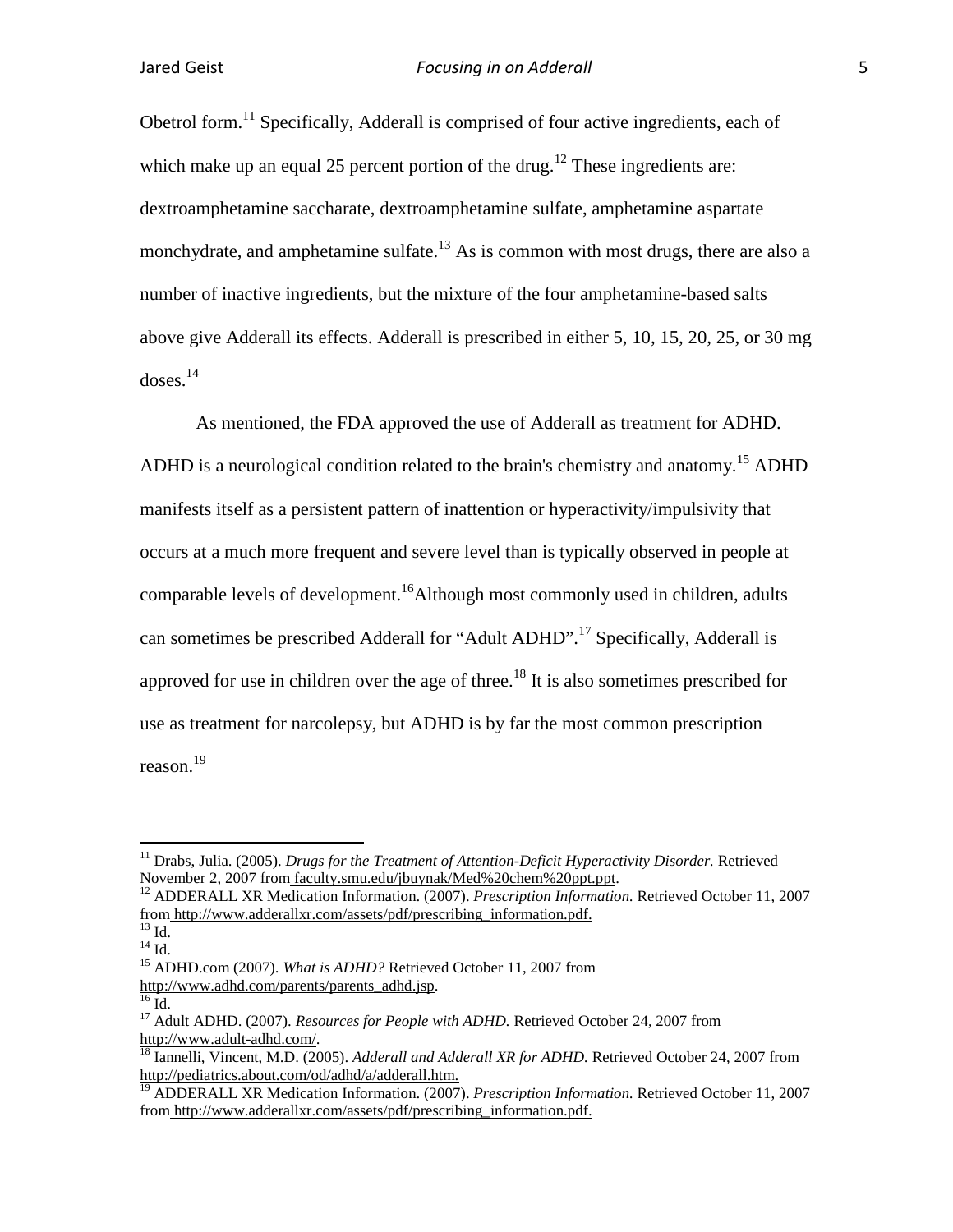By nature of its mixture of amphetamine-based salts. Adderall is a stimulant.<sup>20</sup> The stimulant effects of Adderall are the reason for its use in ADHD treatment. That is, the drug is used to aid in controlling the attention span and minimizing hyperactivity in children who are diagnosed with ADHD.<sup>21</sup> The makers of Adderall claim that the drug is thought to restore the balance of the naturally occurring chemicals, dopamine and norepinephrine, available in the brain.<sup>22</sup> However, Adderall's stimulant effects create a problematic alternative use for the drug.

#### **B. Adderall Abuse**

Because amphetamines are listed as Schedule II Drugs under the Controlled Substance  $Act^{23}$ , and because Adderall contains amphetamines, Adderall is considered to be a Schedule II Drug. As such, it is deemed to have a high potential for abuse.<sup>24</sup> And, as is often the case with drugs that have such potential, it is certainly abused.

According to Columbia University Health Services, Adderall can have "speedlike" effects when used by those who do not have ADHD.<sup>25</sup> Many adolescents and young adults snort Adderall to get high, believing it to be a "safe alternative" to cocaine – which of course, it is not.<sup>26</sup> A 2004 study conducted by "Partnership for a Drug Free America" revealed that one in ten teenagers tried Adderall without a prescription.<sup>27</sup> Dangerous side

 <sup>20</sup> Iannelli, Vincent, M.D. (2005). *Adderall and Adderall XR for ADHD.* Retrieved October 24, 2007 from http://pediatrics.about.com/od/adhd/a/adderall.htm. <sup>21</sup> Id.

<sup>&</sup>lt;sup>22</sup> ADDERALL XR Medication Information. (2007). *About ADDERALL XR*. Retrieved October 11, 2007 from http://www.adderallxr.com/about\_adderallxr/index.asp.

<sup>&</sup>lt;sup>23</sup> [21 U.S.C.](http://en.wikipedia.org/wiki/Title_21_of_the_United_States_Code) § [812\(](http://www.law.cornell.edu/uscode/21/812.html)b)(2)<br><sup>24</sup> Id. 25 Health Services At Columbia. (2007). *Go Ask Alice!* Retrieved November 2, 2007 from http://www.goaskalice.columbia.edu/3703.html.<br><sup>26</sup> Id. <sup>27</sup> Smith, Emily. (2005). <u>Oregon Daily Emerald.</u> *Prescription: Concentration*. Retrieved November 2, 2007

from

http://media.www.dailyemerald.com/media/storage/paper859/news/2005/05/02/News/Prescription.Concent ration-1967188.shtml.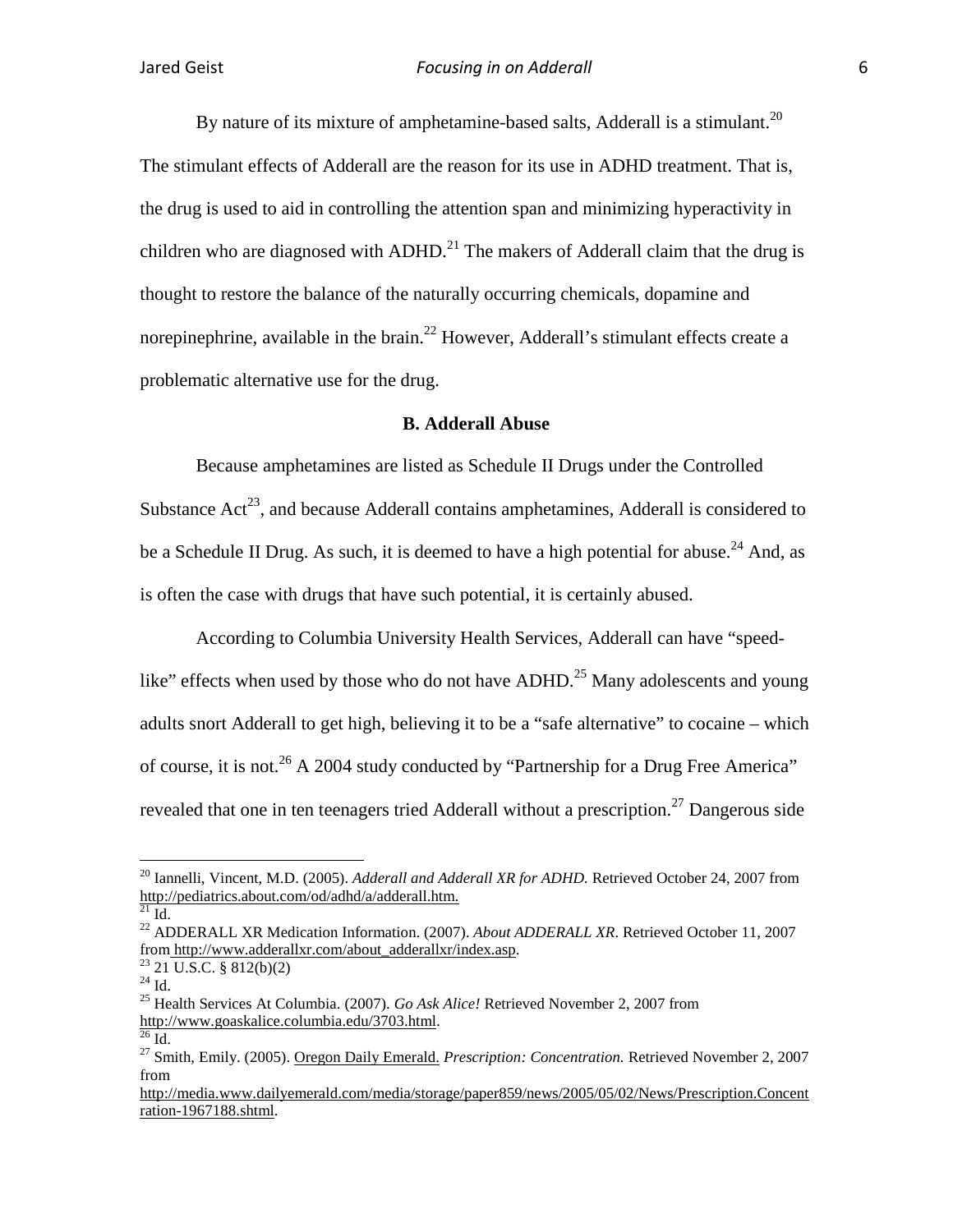effects from such recreational use of Adderall include: respiratory problems, heart arrhythmia, psychotic episodes, toxic shock, increased aggression, and even death. $^{28}$ Shire Richwood, the makers of Adderall, acknowledge the drug's addictive nature by way of a warning label on the drug's container that reads: "taking amphetamines for long periods of time may lead to drug addiction".<sup>29</sup> Some psychologists consider Adderall (when used recreationally) to be a gateway drug, because it effects the same part of the brain as cocaine and methamphetamine.<sup>30</sup>

Another form of Adderall abuse that has been occurring at exponentially increasing rates in recent years is the use of Adderall by college students as a "study aid". Because of the stimulant-nature of the drug, many college students find they can concentrate longer, and stay awake for long periods of time. Many fail to realize, however, that abuse of Adderall in this way, without a doctor's prescription, is both extremely dangerous, and illegal. According to a 2002 John Hopkins University study, as many as 20% of college students nationwide have illegally used Adderall to enhance studying. $31$ 

The easy ability of teens and college students to get their hands on Adderall for abuse purposes seems to be the result of two factors: receiving the drug from a friend

<sup>&</sup>lt;sup>28</sup> Health Services At Columbia. (2007). *Go Ask Alice!* Retrieved November 2, 2007 from http://www.goaskalice.columbia.edu/3703.html.

<sup>&</sup>lt;sup>29</sup> Smith, Emily. (2005). <u>Oregon Daily Emerald.</u> *Prescription: Concentration.* Retrieved November 2, 2007 from

http://media.www.dailyemerald.com/media/storage/paper859/news/2005/05/02/News/Prescription.Concent ration-1967188.shtml.<br><sup>30</sup> Id.<br><sup>31</sup> Callahan, Blake. (2004). <u>The Greyhound</u>. *Student Adderall Abuse on the rise*. Retrieved November 2,

<sup>2007</sup> from

http://media.www.loyolagreyhound.com/media/storage/paper665/news/2004/10/26/News/Student.Adderall. Abuse.On.The.Rise-780786.shtml.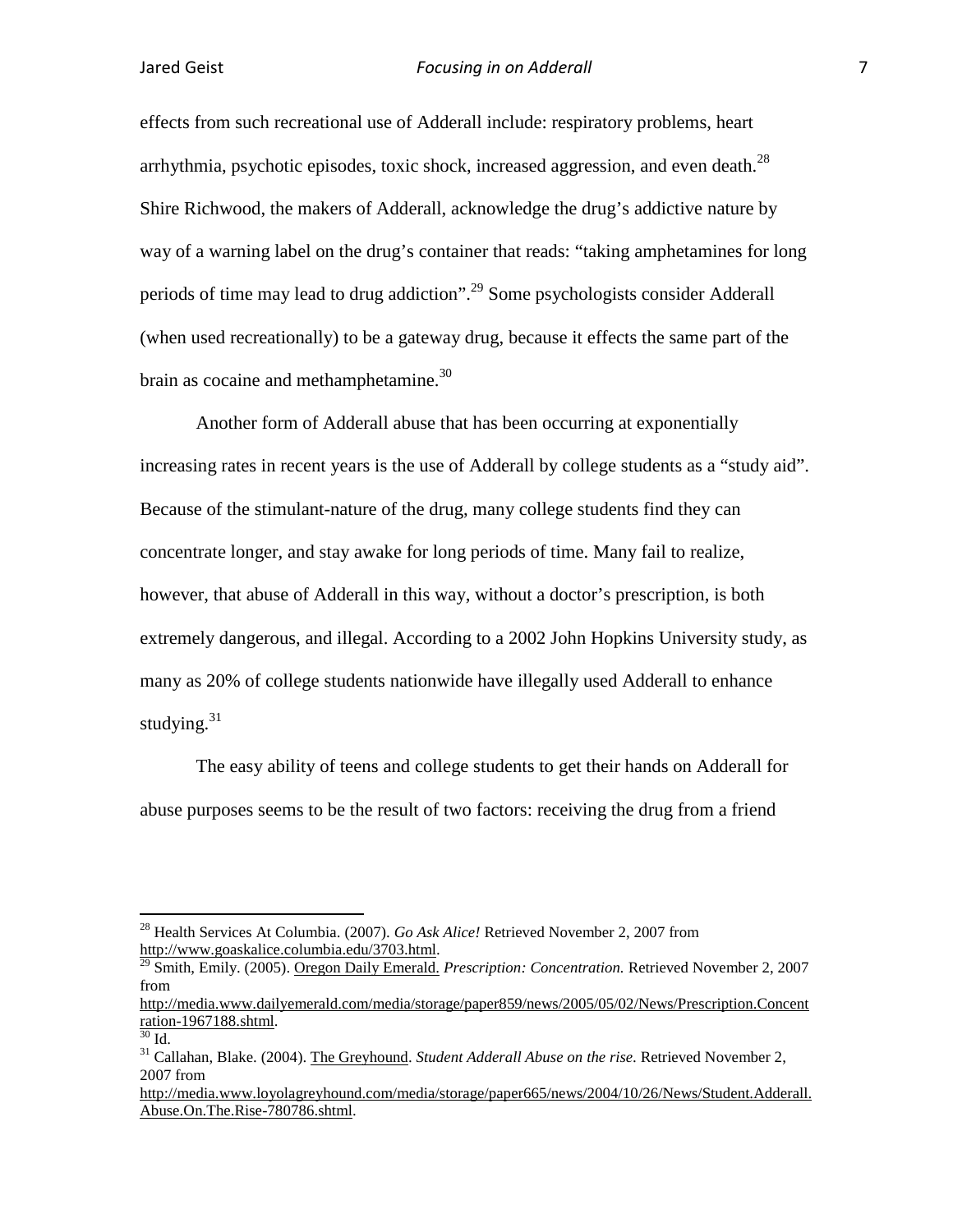who does have a prescription<sup>32</sup>, or convincing a doctor to give them a prescription because they "cannot concentrate", even though they do not legitimately have ADHD.<sup>33</sup> In fact, health officials at Indiana and Purdue Universities report seeing up to five college students a day that ask for Adderall prescriptions.<sup>34</sup> Later on in this paper, we will investigate whether or not there is sufficient evidence to suggest that doctors prescribing Adderall for students who do not have ADHD is a significant problem.

#### II. INVESTIGATING ADDERALL'S HEALTH RISKS

We already know that Adderall is a stimulant, but what exactly does that mean? Among other effects, stimulants can lead to increased cardiovascular activity. The next step in laying the ground work for an adequate harm-benefit analysis of Adderall, is to investigate the problems and health risks brought on by Adderall. It is appropriate to do this by focusing only on cases where people are using Adderall legally (ie: under a doctor's prescription). It first makes sense to detail the one-time ban of Adderall in Canada. During the same period of time, the FDA launched an investigation of Adderall in the United States, which will be covered in the second portion of this section.

#### **A. Health Canada Bans Adderall**

In the summer of 2004, Shire voluntarily released a report to all drug regulatory agencies across the world that use its Adderall product.<sup>35</sup> Shire's report confirmed 20 sudden deaths worldwide in patients that had been taking Adderall.<sup>36</sup> The report also

<sup>&</sup>lt;sup>32</sup> Id. <sup>33</sup> Hupp, Staci. (2006). *Students Abusing ADHD Drugs*. Retrieved November 2, 2007 from http://www.dpna.org/5adhddrugs.htm.

<sup>&</sup>lt;sup>35</sup> Rosack, Jim. (2005). Psychiatric News. *Canada Reverses Ban on AHD Medication*. Retrieved November 2, 2007 from http://pn.psychiatryonline.org/cgi/content/full/40/19/2.<br><sup>36</sup> Id.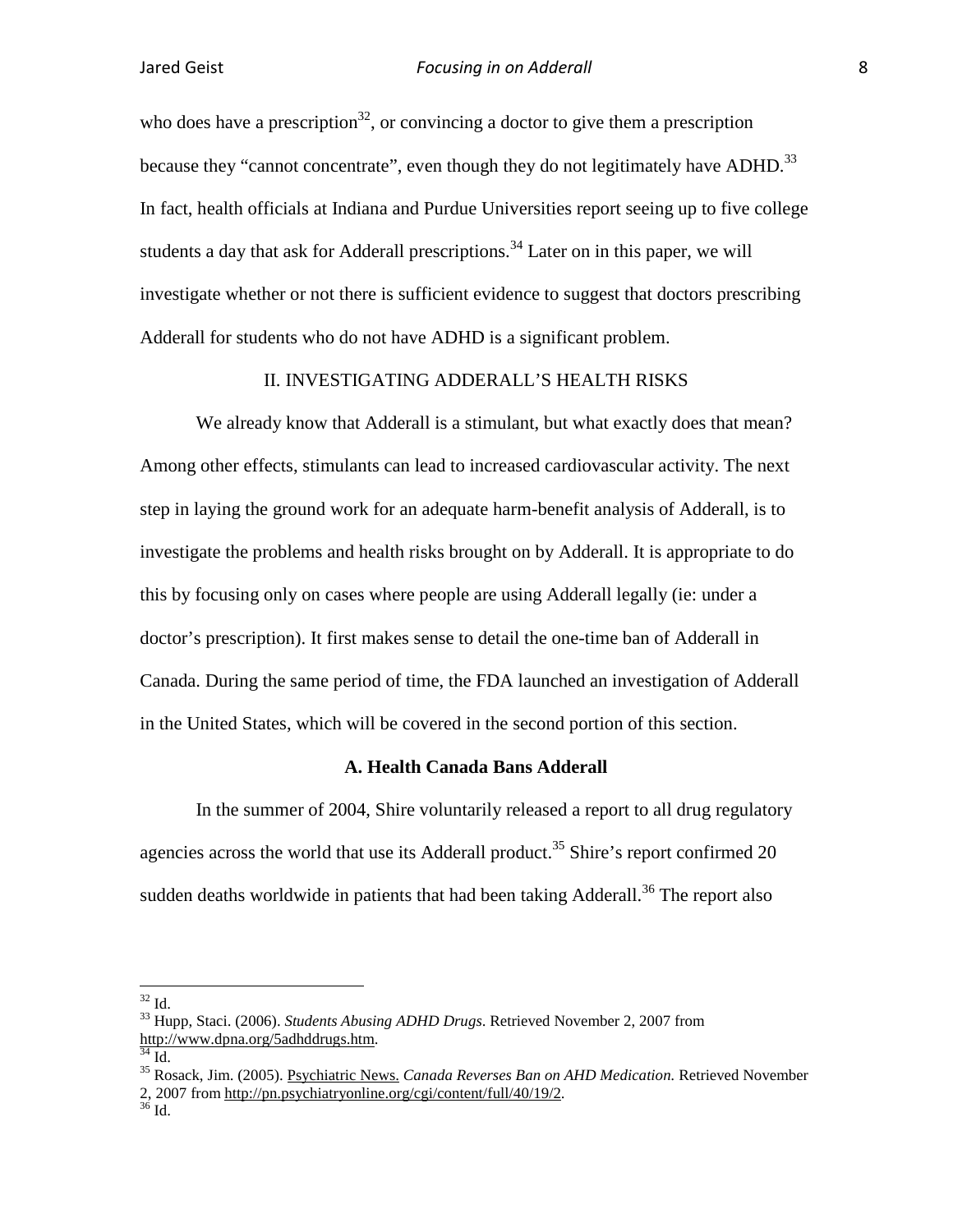confirmed that none of the deaths involved overdose, misuse, or abuse.<sup>37</sup> In other words, all 20 deaths involved patients taking Adderall legally, and as prescribed by their doctor. The report also indicated that 14 of the deaths involved children, and the other 6 adults.<sup>38</sup> Although none of the 20 deaths occurred in Canada, Canada's Health Products Directorate (Health Canada) – Canada's version of our FDA- announced on February 9, 2005 that it was recalling Adderall from the Canadian market.<sup>39</sup> Its decision to ban the use of Adderall in Canada was based solely on the Summer 2004 Shire report.<sup>40</sup> Health Canada concluded from their review of the report that they had reason for concern due to the serious adverse effects the report had linked to Adderall users.<sup>41</sup>

In addition to the 20 sudden deaths, the internal Shire report also indicated 12 instances of stroke from Adderall users that, like the 20 who died, were taking Adderall legally and in accordance with doctor's instructions.<sup>42</sup> The same report was made available to drug regulatory agencies throughout the world, but Canada was the only country that decided to recall Adderall based on the findings.<sup>43</sup>

After all Canada Adderall sales were ceased, Shire requested that Health Canada's decision be reviewed by a panel of "independent outside" experts.<sup>44</sup> Shortly thereafter, Health Canada formed the "Adderall XR New Drug Committee", which included a pediatric cardiologist, a physician specializing in pediatric developmental and behavioral

 $\frac{37}{38}$  Id.

<sup>39</sup> Lamb, Tom. (2005). Drug Injury Watch. *Adderall: Health Canada Allows Shire's ADHD Drug Back on Market.* Retrieved November 2, 2007 from http://www.drug-<br>injury.com/druginjurycom/2005/09/adderall\_health.html.

<sup>&</sup>lt;sup>40</sup> Id.<br><sup>41</sup> Rosack, Jim. (2005). Psychiatric News. *Canada Reverses Ban on AHD Medication*. Retrieved November 2, 2007 from http://pn.psychiatryonline.org/cgi/content/full/40/19/2.<br>
<sup>42</sup> Id.  $^{43}$  Id.  $^{44}$  Id.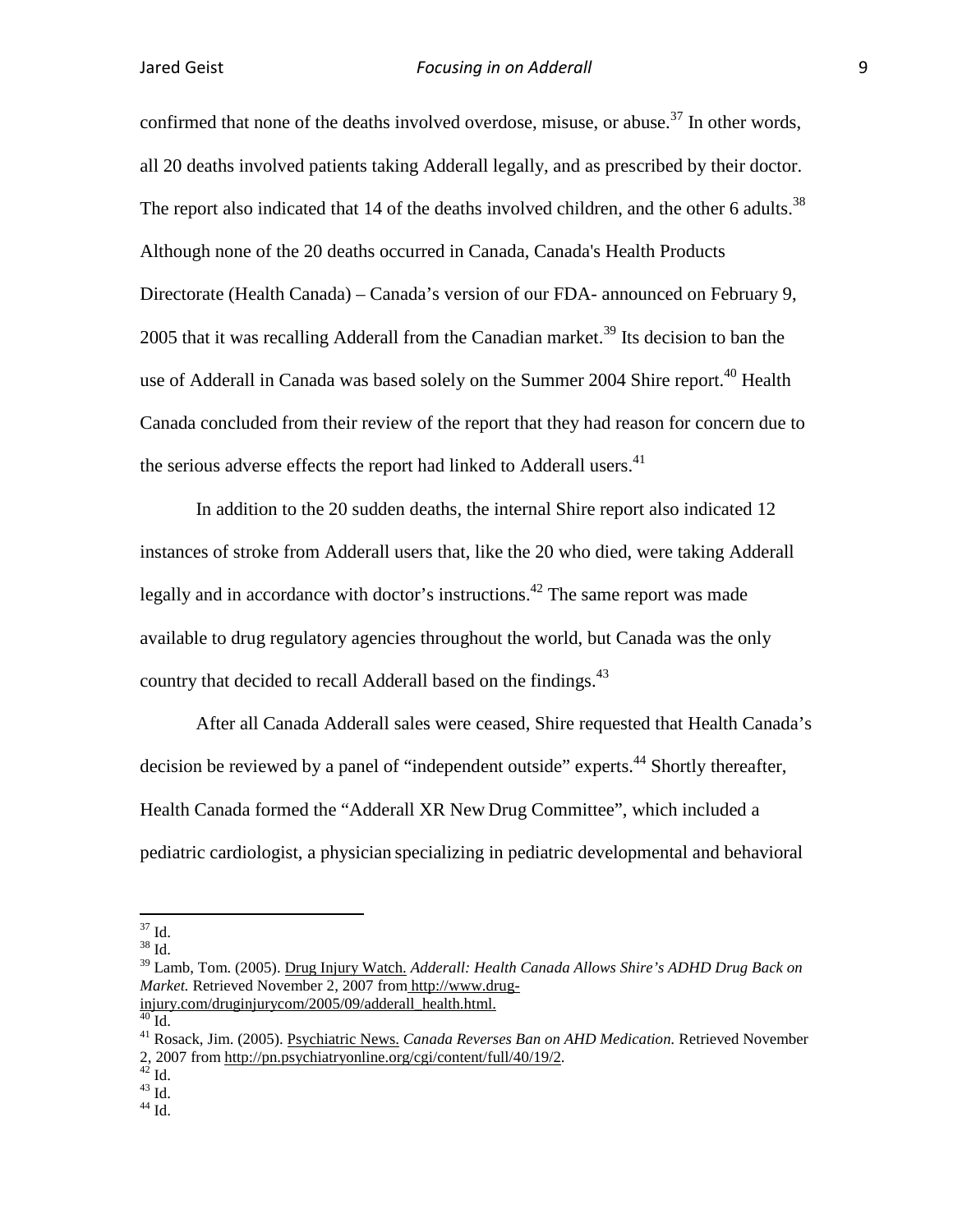disorders, and a pharmacoepidemiologist.<sup>45</sup> The committee reviewed a substantial amount of documents that were supplied both by Shire, and by Health Canada.<sup>46</sup> Ultimately, when the committee concluded its investigation, they found that "an increased risk of sudden cardiac death and/or stroke with Adderall XR compared to alternate active treatments has not been proven."<sup>47</sup> Although the committee also found that "such an increase [in risk of sudden cardiac death associated specifically with Adderall XR use] has not been ruled out due to limitations in the data currently available for analysis", it still recommended that Adderall be placed back on the market in Canada, so long as certain steps wee followed by Shire, and by Health Canada.<sup>48</sup>

Although most of these steps that Shire was to take before Health Canada would allow Adderall back on the market were procedural in nature and had to do with warning label restrictions, one of them was key in terms of what this paper is arguing. That is, the committee recommended that Health Canada seek expert medical consultation advice in an effort to identify what specific family history or other "cautions" might lead individuals to be at an increased Adderall-related health risk.<sup>49</sup> The committee recommended this in hopes that it would provide for a more effective harm-benefit analysis of Adderall- something this paper will soon argue needs to be done at current day. Specifically, the committee thought such expert consultation would allow for better "assessment of benefit versus risk for individual patients".<sup>50</sup>

- 
- 
- $^{45}$  Id.<br> $^{46}$  Id.<br> $^{47}$  Id.<br> $^{48}$  Id.<br> $^{49}$  Id.
- $50$  Id.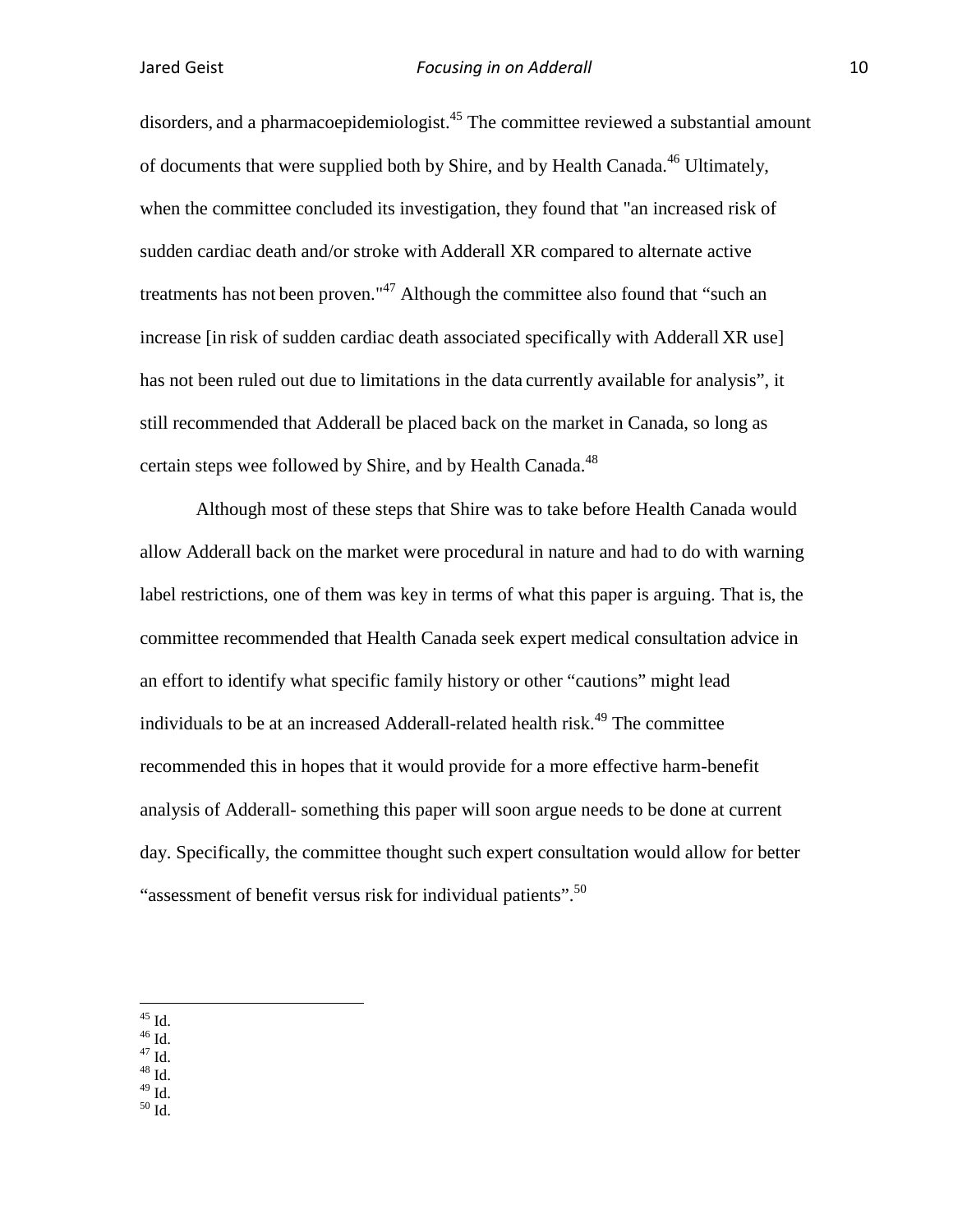On August 24, 2005, six months after the Adderall recall, Health Canada officially announced that it was allowing re-introduction of Adderall onto the Canadian market.<sup>51</sup> Such a recall reversal is not common in Canada, especially in such a short period of time.<sup>52</sup> That is, however, how it remains today. Adderall is available for use in Canada, and ever other country it normally was used in.

#### **B. The FDA Investigation and cases of American Adderall-related death**

As mentioned, the Summer 2004 Shire report was not only made available to Canada, but rather to all countries using Adderall, including the United States. The FDA reviewed the exact same report that Health Canada did, but decided to take a very different course of action. FDA's findings from the Shire report data were that "the rate of sudden deaths and strokes in Adderall XR users was not significantly higher than the background rate".<sup>53</sup> The background rate refers to the average incidence rate of such events expected to occur in people naturally (ie: by not taking the drug in question).<sup>54</sup>

The FDA Adderall investigation was conducted entirely based upon their MedWatch program, which relies on voluntary reporting from the drug companies.<sup>55</sup> The FDA has admitted in the past that such MedWatch reporting generally only accounts for about 1% of all such occurrences of harm from a drug.<sup>56</sup> Furthermore, according to Dr.

 <sup>51</sup> Lamb, Tom. (2005). Drug Injury Watch. *Adderall: Health Canada Allows Shire's ADHD Drug Back on Market.* Retrieved November 2, 2007 from http://www.drug-<br>injury.com/druginjurycom/2005/09/adderall\_health.html.

<sup>&</sup>lt;sup>52</sup> Rosack, Jim. (2005). <u>Psychiatric News. *Canada Reverses Ban on AHD Medication*. Retrieved November 2, 2007 from http://pn.psychiatryonline.org/cgi/content/full/40/19/2.</u>

<sup>&</sup>lt;sup>53</sup> Lamb, Tom. (2005). Drug Inju<u>ry Watch.</u> *Adderall: Health Canada Allows Shire's ADHD Drug Back on Market.* Retrieved November 2, 2007 from http://www.drug-<br>injury.com/druginjurycom/2005/09/adderall health.html.

<sup>&</sup>lt;sup>54</sup> Id.<br><sup>55</sup> Baughman, Fred Dr. (2006). <u>NewsTarget</u>. *Neurologist Dr. Fred Baughman talks about the fraud of ADHD and the poisoning of US Children*. Retrieved November 21, 2007 from http://www.newstarget.com/020227.html.<br>
<sup>56</sup> Id.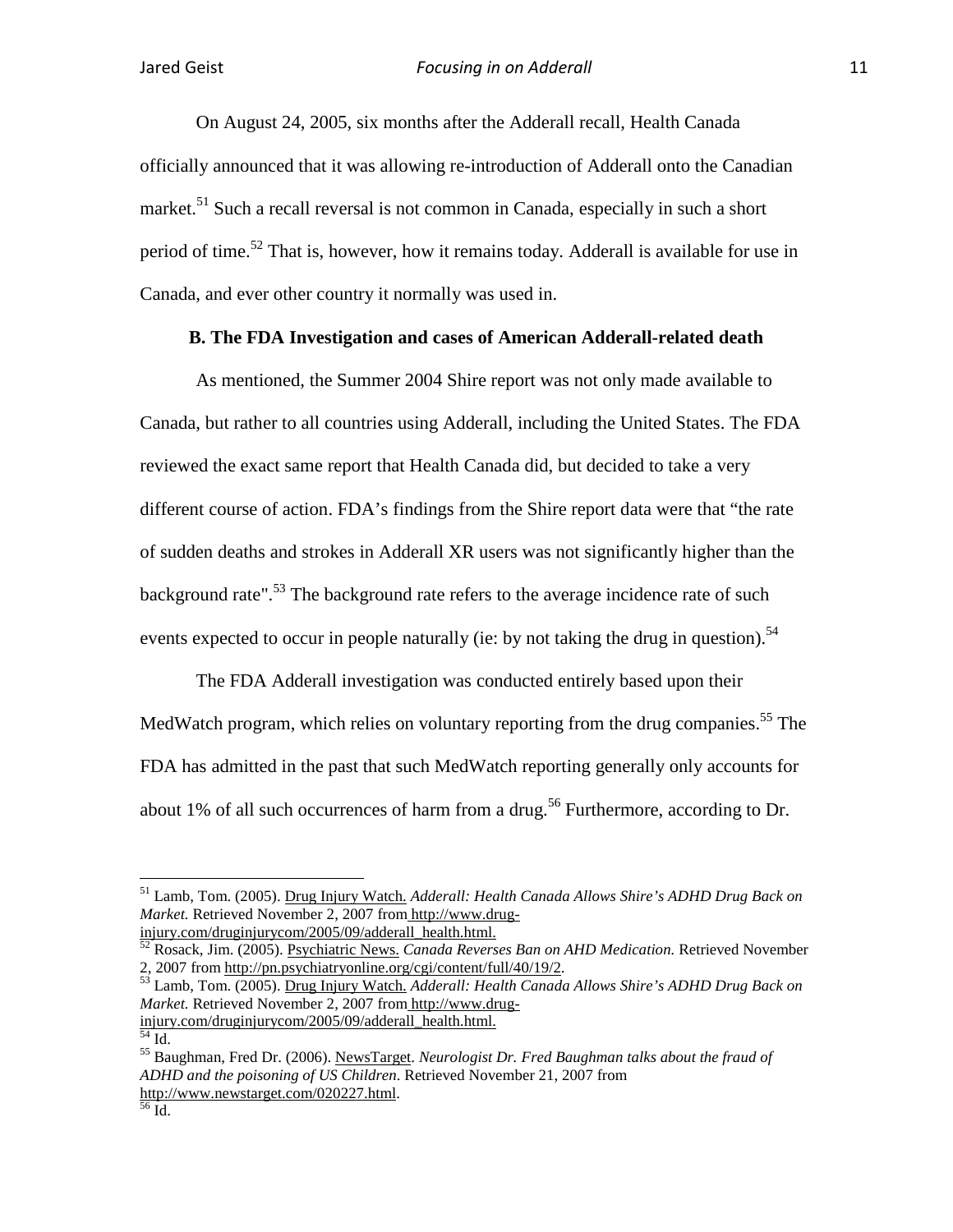Fred Baughman, the FDA had been lobbying Health Canada behind the scenes in 2005 to not take Adderall off the market.<sup>57</sup>

The problem, however, has never entirely gone away, and additional deaths have been reported. While the FDA has not confirmed these additional deaths to be Adderallrelated, they did issue a request on January 6, 2006.<sup>58</sup> According to Medical News Today, this January 2006 FDA request involved asking its Drug Safety and Risk Management advisory committee to examine ways of studying factors that make Adderall-users at risk of cardiovascular problems.<sup>59</sup> This seemed to be a very similar request to the one that the independent committee in Canada recommended upon Health Canada – more than six months earlier.

Adderall-related health complications have also spurred a plethora of law suits in the United States. In Zammit v. Shire US, Inc., a Michigan case, the plaintiff alleged that his use of Adderall, which be obtained by doctor's prescription in 2002, caused him to experience "a pounding heartbeat, tightness in his chest, palpitations, and nausea."<sup>60</sup> The plaintiff ultimately suffered a heart attack, and brought a product liability claim against Shire in the *Zammit* case.<sup>61</sup> However, the court found that Shire was entitled to summary judgment based on Michigan statutory immunity, and the case was promptly dismissed.<sup>62</sup> Unless the plaintiff can show that the FDA acted in a fraudulent manner in approving Adderall, *Zammitt* makes it clear that Shire has immunity protecting itself from product liability claims.

<sup>57</sup> Id. <sup>58</sup> Pringle, Evelyn. (2006).*Adderall's Rollercoaster Year.* Retrieved November 21, 2007 from http://www.lawyersandsettlements.com/articles/00071/adderall\_investigation.html. <sup>60</sup> Id. 60 Zammit v. Shire US, Inc., 415 F. Supp. 2d 760, 763 (D. Mich. 2006) <sup>61</sup> Id. <sup>62</sup> Id.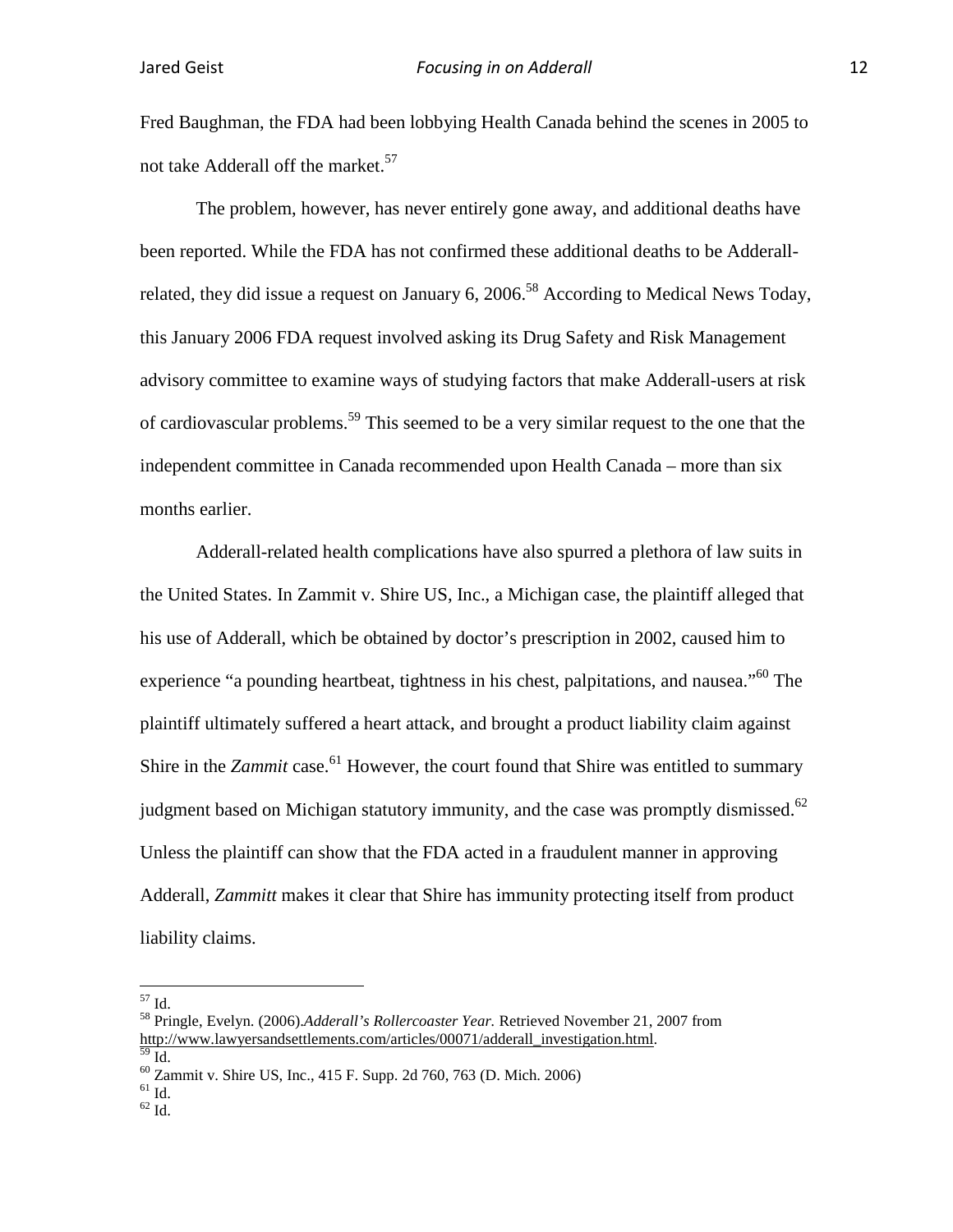The remaining legal avenue for recourse in Adderall injury and death cases seems to be to sue the doctor prescribing it - if they can prove that such prescription was negligent. In Brannan v. Northwest Permanente,  $P.C.<sup>63</sup>$ , that is exactly what the plaintiffs alleged. Specifically, the plaintiffs asserted that the doctor violated the standard of care by failing to wean the plaintiff off habit forming drugs, and by prescribing Adderall in the first place to somebody who has shown a predisposition to addiction of habit-forming drugs in the past.<sup>64</sup> In addition, the plaintiff alleges that the doctor broke the care of duty in prescribing the Adderall because she: drank a pot of coffee each morning, had a family history of hypertension, and that the doctor failed to prescribe the lowest possible dosage and failed to properly treat a mental health disorder.<sup>65</sup> In *Brannan*, the court denied the defendant's motion for summary judgment finding that there was a genuine dispute of material fact with respect to the standard of care and causation.<sup>66</sup> Although the case is still being litigated, it at least serves as one possible route for victims suffering from Adderall-related injuries to seek recourse. But is that enough? And should Adderall even be on the market today?

#### III. THE HARM-BENEFIT ANALYSIS

Now that we have established what has been done, it is time to determine what *should* be done. In analyzing the dilemma of whether or not Adderall should ultimately be on the market in the United States, we examine a simple question: do the benefits gained by using Adderall to treat ADHD in children outweigh the associated harms?

- 
- 

<sup>&</sup>lt;sup>63</sup> Brannan v. Northwest Permanente, P.C., 2006 U.S. Dist. LEXIS 72429 (D. Wash. 2006)<br><sup>64</sup> Id. <sup>65</sup> Id. <sup>66</sup> Id.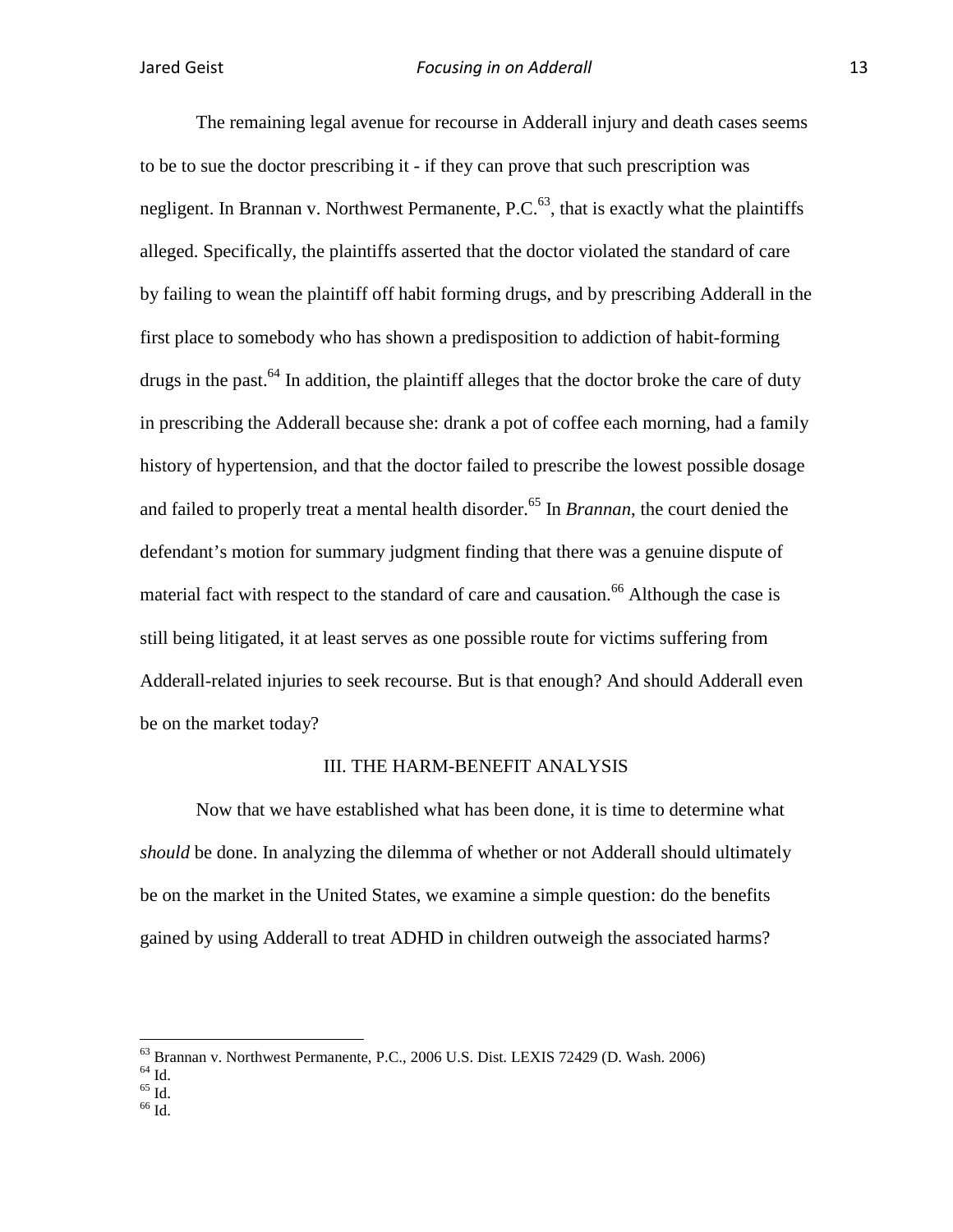### **A. The Case Against Adderall Use**

As Neurologist Dr. Fred Baughman puts it, the exponential increase in the diagnosis of ADHD in America's youth over the past decade is nothing but a fraud.<sup>67</sup> Baughman takes issue, not only with the use of Adderall to treat ADHD, but also with the idea of considering ADHD as a disease that needs treatment in the first place.<sup>68</sup> He contends that Adderall is being used at alarmingly high rates, and is actually "poisoning the children of the US".<sup>69</sup> Baughman argues that the symptoms developed at a 1987 conference of the American Psychiatric Association, for which they recommend doctors use in diagnosing ADHD, were written in such a manner that "half the population" would have ADHD.<sup>70</sup> He attributes this to nothing more than a marketing scheme that the drug companies, such as Shire, engage in to sell more product.<sup>71</sup>

Baughman certainly has a point. To put his claim to a test, I went to Adderall's own website. Very prominently displayed on the home page was a link asking you to click to see if you "might have signs or symptoms of ADHD".<sup>72</sup> They had separate categories to click on for children, teens, and even for adults.<sup>73</sup> In looking over the symptoms for adults, I noticed Adderall's website marketed them in a way that suggestively asks questions – as opposed to simply listing the symptoms.<sup>74</sup> Among them were: Do you have difficulty following instructions? Do you find yourself losing or

 <sup>67</sup> Baughman, Fred Dr. (2006). NewsTarget. *Neurologist Dr. Fred Baughman talks about the fraud of ADHD and the poisoning of US Children*. Retrieved November 21, 2007 from http://www.newstarget.com/020227.html.

 $\frac{68}{68}$  Id.<br> $\frac{69}{10}$  Id. 70 Id. 70 Id. 71 Id. 71 Id. 71 Id. 72 ADDERALL XR Signs and Symptoms. (2007). *About ADDERALL XR*. Retrieved October 11, 2007 from http://www.adderallxr.com/childhood\_adhd/sign-symptom/index.asp.<br>
<sup>73</sup> Id.<br>
<sup>74</sup> Id.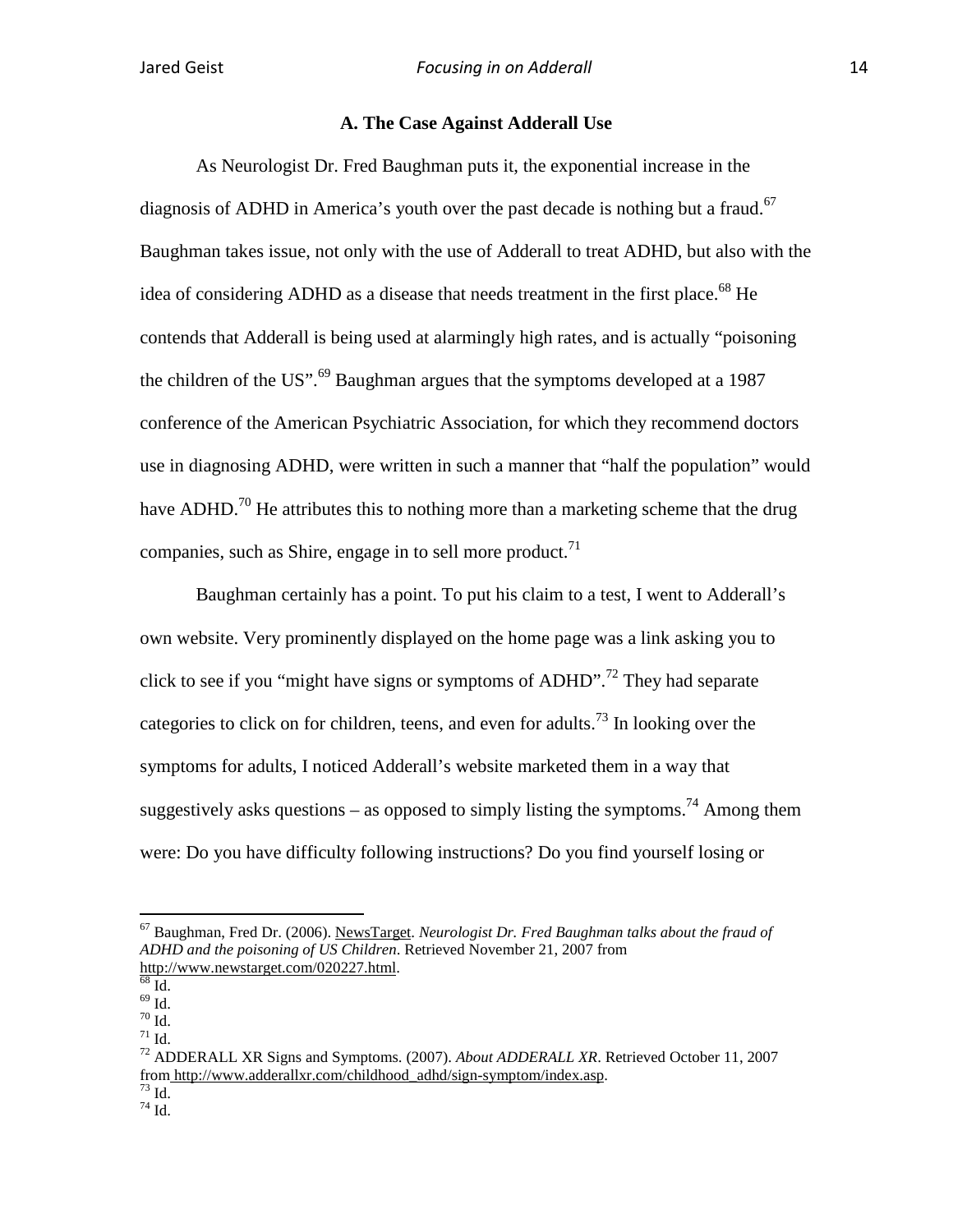forgetting things often? Do you experience difficulty waiting in line or for your turn? Do you find that you frequently "wander off" mentally?<sup>75</sup> There were a number of others, but my initial reaction was that they seemed to be very common problems that most Americans probably consider themselves to have from time to time. So, to further explore my curiosity, I decided to take the "Screening Tool" which was basically a quiz with more questions similar to the ones above.  $^{76}$ In confirming my suspicions, the results sure enough came back that "I may have ADHD, and should consult my doctor to see if Adderall is right for me".

I think this story about the quizzes on Adderall's website, their clear attempt at making a diagnosis for you, and the way in which they are advertised, go a long way in backing Dr. Baughman's theory that the use of Adderall to "treat" ADHD is nothing more than a massive advertising scheme to make profits.

It is important to re-affirm that the purpose of this paper is not to discredit the existence of ADHD, but rather to examine whether the use of Adderall is a good idea. However, the first debate of ADHD's legitimacy obviously plays a large role in whether or not Adderall should be used to treat it. After all, if there is no disease, there is no need for a treatment right? Shire is obviously a company trying to make a lot of money, so it makes sense for them to market their products, including Adderall, in a manner which helps their sales. But does it really help society?

Let's take another step, and actually concede Dr. Baughman's argument that ADHD is a phony disorder that was spun out of control by drug companies to make a

 $\frac{75}{76}$  Id.<br> <br>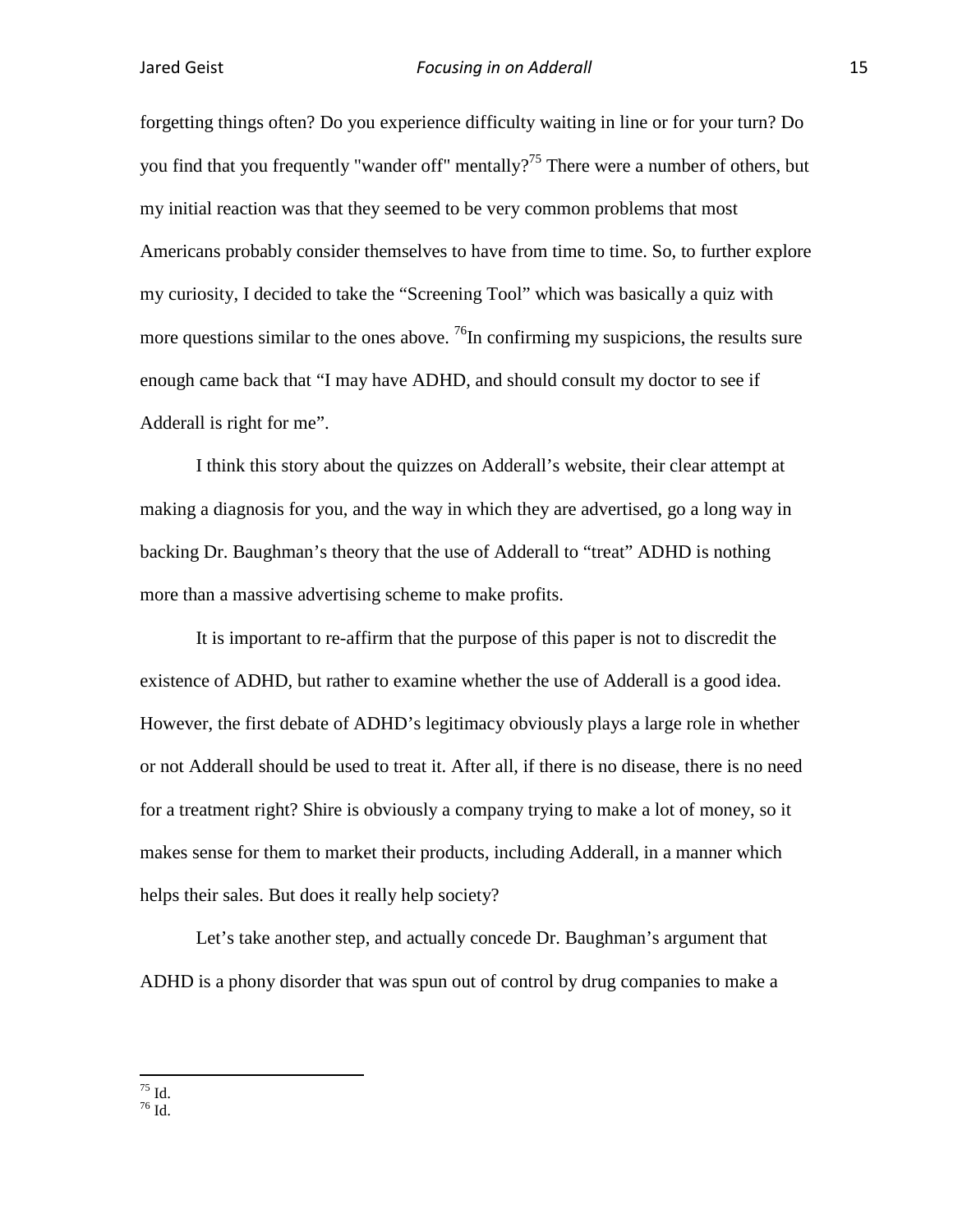profit.<sup>77</sup> In doing so, we take the stance that ADHD is a legitimate and serious disorder. If this is the case, the argument becomes whether children are better off facing those symptoms without treatment, or subjecting themselves to the risks of Adderall-related health problems and addiction. I can confidently state that, if I were to have a child diagnosed with ADHD, I would much rather him or her suffer from the symptoms as described on Adderall's website<sup>78</sup>, than the effects of the drug Adderall.

Beyond the sudden deaths, heart attacks, strokes, and risk of addiction, there are a wide range of other Adderall side effects- ones that manufacturer Shire acknowledge.<sup>79</sup> These include, but are not limited to: headache, decreased appetite, weight loss, insomnia, dry mouth, dizziness, increased heart rate, and mood swings.  $80$  Let's make one more hypothetical assumption for the sake of argument.

This assumption is that the FDA was right, and the 20 instances of sudden death among Adderall users were simply a result of the law of averages, and in no way shows that Adderall is a dangerous drug. To that, I argue that I still would prefer my son or daughter to be distracted and hyper over being hungry because they couldn't eat at dinner, or tired because they couldn't sleep at night. When weighing the risk of the effects of Adderall use against the benefits the drug provides, I clearly think the benefits are outweighed by the risks. But let's look at the other side of the story, and see what they think.

 <sup>77</sup> Baughman, Fred Dr. (2006). NewsTarget. *Neurologist Dr. Fred Baughman talks about the fraud of ADHD and the poisoning of US Children*. Retrieved November 21, 2007 from http://www.newstarget.com/020227.html.<br><sup>78</sup> ADDERALL XR Signs and Symptoms. (2007). *About ADDERALL XR*. Retrieved October 11, 2007

from http://www.adderallxr.com/childhood\_adhd/sign-symptom/index.asp.<br><sup>79</sup> Id. 80 Id.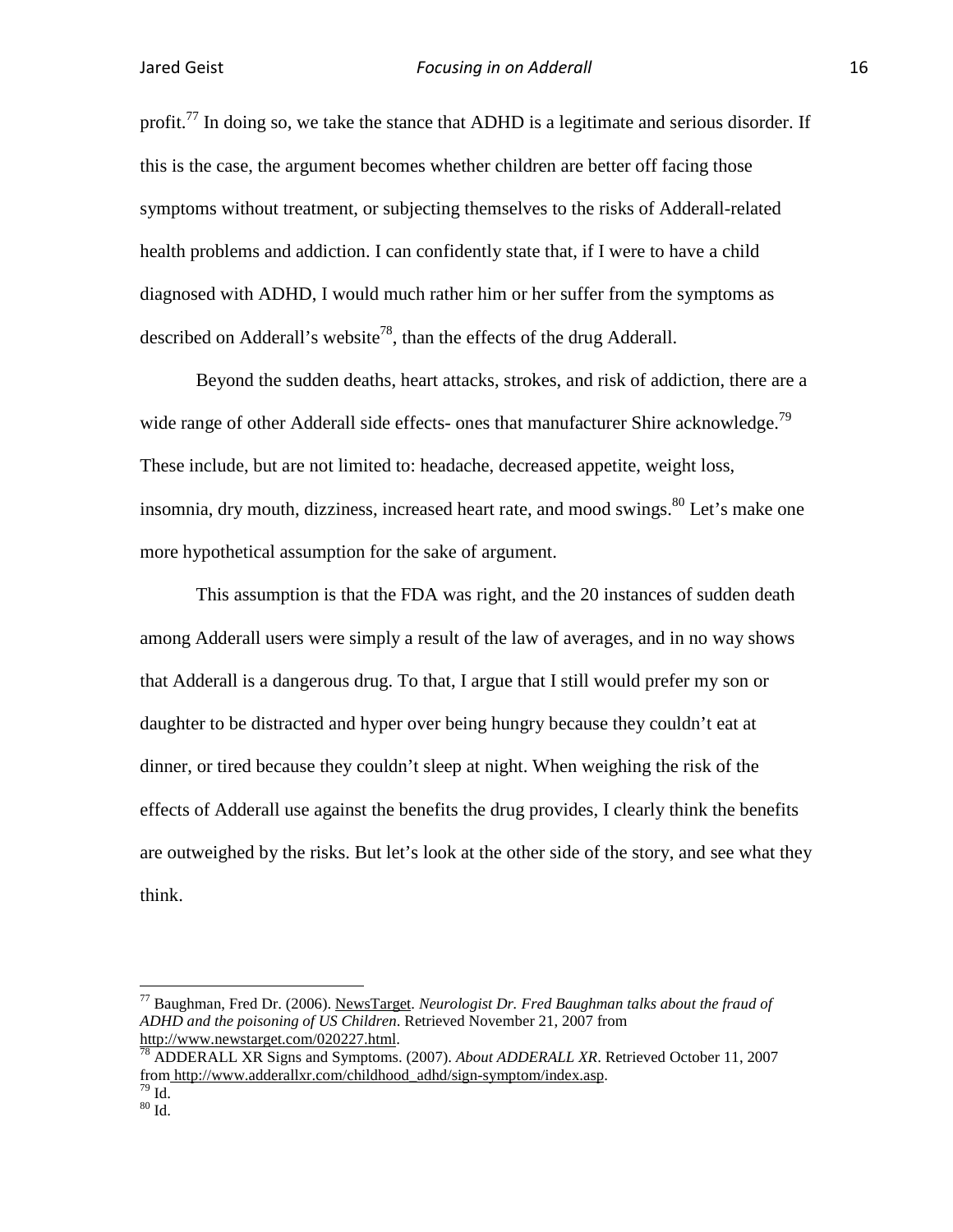#### **B. The Case For Adderall Use (And why it is wrong)**

There certainly are those out there who take the position that Adderall serves a great purpose to American children. In fact, judging by the millions of Adderall prescriptions given to children, it appears that there are quite a number of doctors who take this view. It is probably safe to say that the majority of them do. Those who defend Adderall's use are quick to point out that the FDA determined that the deaths associated with Adderall were not statistically significant enough to warrant a recall. In fact, the FDA ruled that the numbers weren't any greater than the likelihood of an average child not taking Adderall suddenly dying.

While that might certainly be the case, it is also the case that the FDA has acknowledged that Adderall does pose cardiovascular-related threats to certain children. The FDA's January 6, 2006 request to further study the factors that cause higher risk in certain children is evidence of this. $81$  Is it worth rolling the dice, and seeing if your child is one of those that has an increased risk? Or is it better to refrain from Adderall use until we know for sure? Even if we did know for sure, do the side effects leave the children worse off than the benefits?

In November 1998, the National Institutes of Health hosted a conference of nonadvocate, non-federal experts with the goal of establishing a professional consensus on a number of questions surrounding  $ADHD<sup>82</sup>$  A consensus panel at the conference concluded that "ADHD is a commonly diagnosed behavioral disorder of childhood that

 <sup>81</sup> Pringle, Evelyn. (2006).*Adderall's Rollercoaster Year.* Retrieved November 21, 2007 from http://www.lawyersandsettlements.com/articles/00071/adderall\_investigation.html. <sup>82</sup> PBS. (2007). *Diagnosis and Treatment of Attention Deficit Hyperactivity Disorder.* Retrieved Novermber

<sup>21, 2007</sup> from http://www.pbs.org/wgbh/pages/frontline/shows/medicating/adhd/nih.html.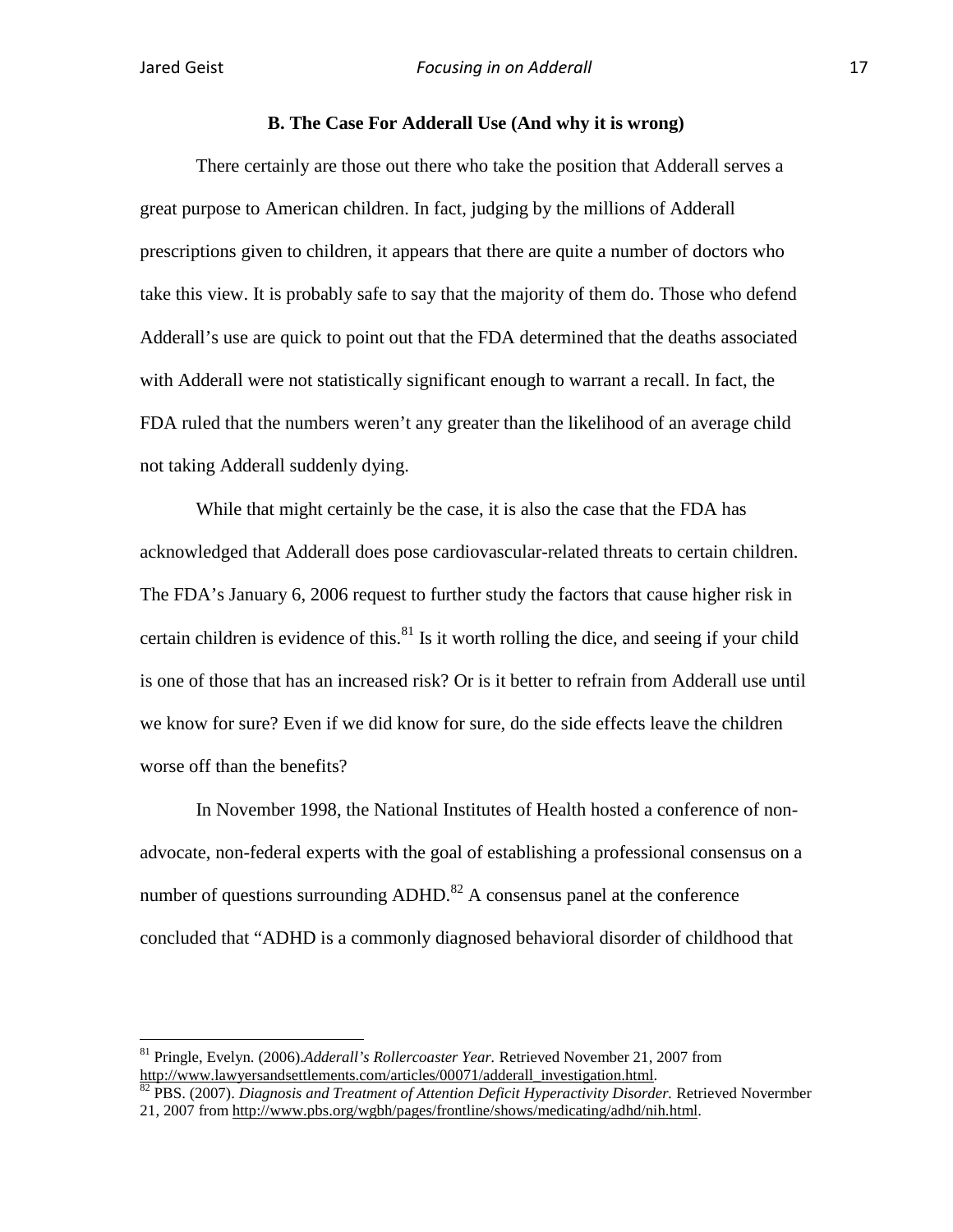represents a costly major public health problem."<sup>83</sup> Specifically, the panel highlighted the problems as pertaining to psychological development.<sup>84</sup> The panel agreed that children with ADHD have "pronounced impairments and can experience long-term adverse effects on academic performance, vocational success, and social-emotional development which have a profound impact on individuals, families, schools, and society."<sup>85</sup> Although the panel did reach a consensus, there was also strong criticism. While many in the camp that support Adderall use (even Shire themselves) point to this study as evidence that ADHD and its symptoms and effects are real and have a severe impact on the lives of children, I find it prudent to place emphasis on the panel's final conclusion. "Finally, after years of clinical research and experience with ADHD, our knowledge about the cause or causes of ADHD remains largely speculative. Consequently, we have no documented strategies for the prevention of ADHD."<sup>86</sup>

If the cause is speculative, and nobody has developed an agreed upon strategy for prevention, then why are so many so quick to jump to the conclusion of a treatment? Maybe it is all about money, after all.

#### IV. WHERE DO WE GO FROM HERE?

It is clear that Adderall has side effects that simply are not good for children. Nobody wants to become addicted, lose sleep, or fail to get a healthy diet due to loss of appetite. It is also clear that certain children are at higher risks than others for serious cardiovascular problems stemming from Adderall use. One more thing we know is clear

- 
- $\frac{83}{84}$  Id.<br> $\frac{84}{85}$  Id.<br> $\frac{85}{86}$  Id.
-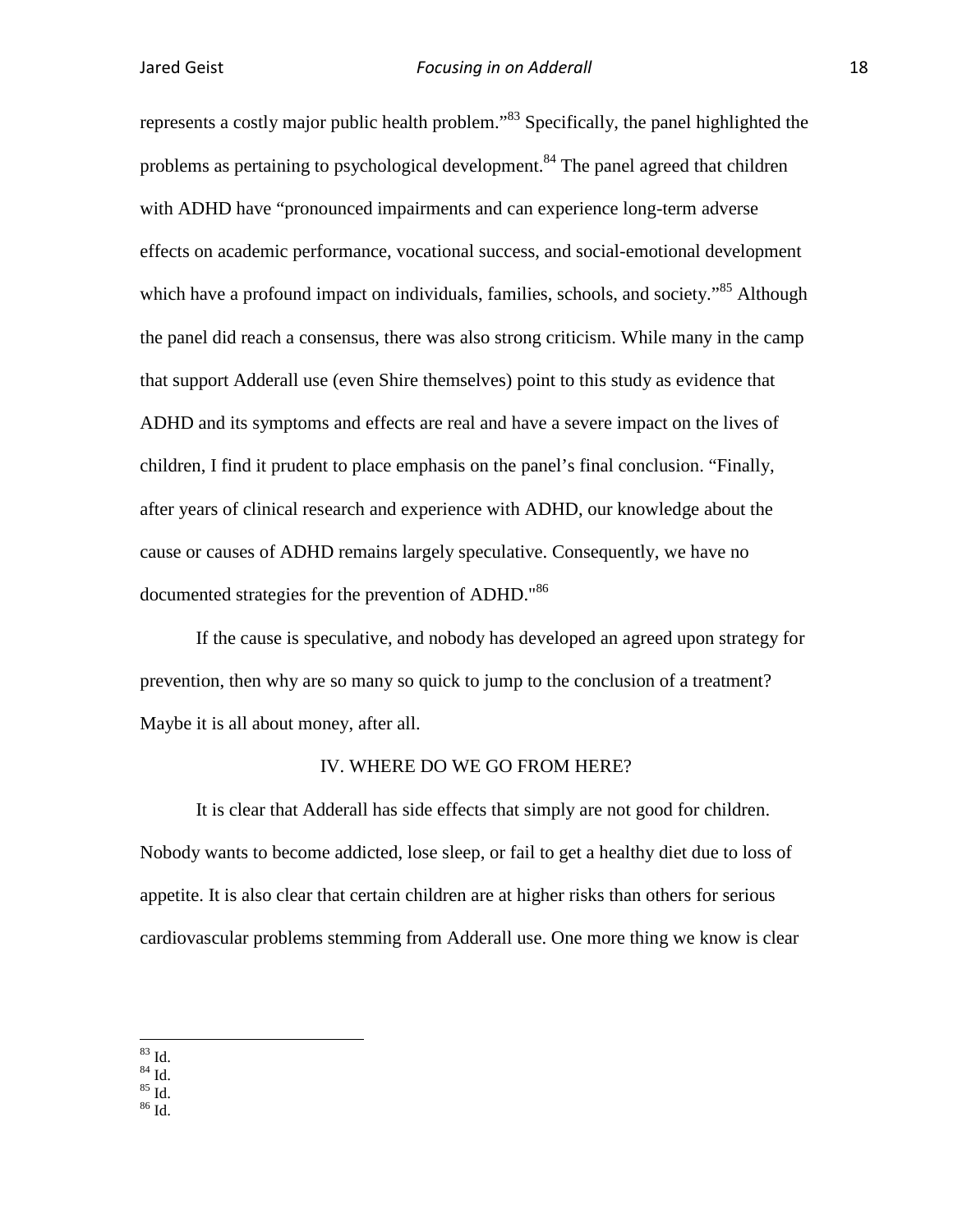is that the FDA has approved the use of the drug, and it will likely not recall it based on the nature of its current approval process. So, where do we go from here?

#### **A. The Problem With the FDA's drug approval process**

The FDA relies on the MedWatch program as a means of investigating problems caused by its approved drugs. This system relies heavily on self-policing on behalf of the drug industry.<sup>87</sup> It is sort of like having the fox guard the hen house.<sup>88</sup> Is this really the best way to regulate drugs? Often times the result of this process is that drugs get approved, and we wait to see if there is sufficient evidence of problems later on. Perhaps the burden should be more strongly shifted to the drug companies to establish that there aren't any problems prior to approval?

Another question that comes to light is how such a difference in response to the same Shire study was possible. Why is it that Health Canada decided Adderall was not safe in their country, but the FDA decided that the same drug was perfectly fine? One cynical but very plausible answer to this is the large role that drug companies play in the process. The drug companies are so powerful here that they have serious pull with the FDA. In fact, many, such as Shire, even fund FDA research. Canada's universal health care system makes it much less lucrative for the drug companies to establish lobbying efforts as strong as their American lobby.

This makes it easier for Canada to make a reasonable and unbiased determination when it comes to evaluating a drug's safety. Not to say that the FDA cannot do this, but

 <sup>87</sup> Hasslberger,Sepp. (2005). *Adderall Deaths, Canada Suspends ADHD Drug, FDA Disagrees.* Retrieved November 21, 2007 from

http://www.newmediaexplorer.org/sepp/2005/02/14/adderall\_deaths\_canada\_suspends\_adhd\_drug\_fda\_dis agrees.htm.<br><sup>88</sup> Id.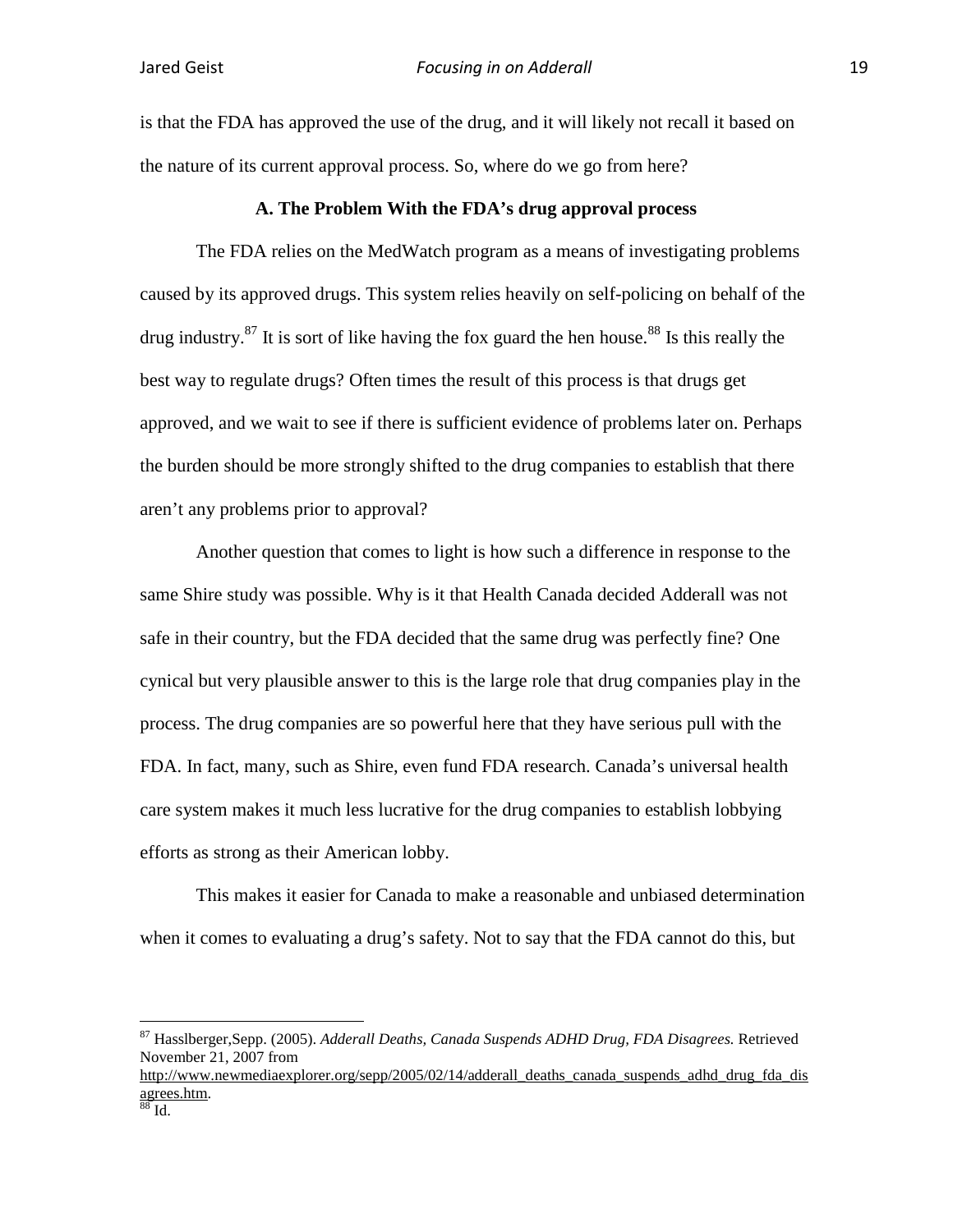perhaps it would be easier if they didn't have the drug companies looking over their shoulder?

In addition, as we saw from the *Zammitt* decision, it is very difficult to successfully sue drug companies in the United States. If drug companies have that kind of insurance and protection against product liability claims, their incentive to go out of their way to ensure safety certainly drops a few levels.

#### **B. A Plan of Action**

In all fairness, it must be mentioned that the FDA relies upon the self-reporting MedWatch program because of its limited resources. It would not be possible in a country of our size to send FDA officers to every doctor's office to investigate every problem. However, it certainly is possible to implement a program that at least has a little more balance, and less drug company influence.

My first proposal to start creating more of a balance actually does not even have to do with reforms from within the FDA. Rather, it is premised on the idea of tort reform. It is unacceptable for so many states, Michigan included, to have statutes barring drug companies from product liability claims. These laws are clearly aimed at shifting a huge burden away from the drug company, and onto the doctor that uses their product, and even the party injured by their product. This is exactly what happened in the *Zammitt* case.

Drug companies would have a greatly increased incentive to engage in much more testing and safeguarding of their products before rushing them to the market if they had a realistic worry about the possibility of big lawsuits. This isn't to say they don't face that threat now, because they do in certain situations. However, the many statutes used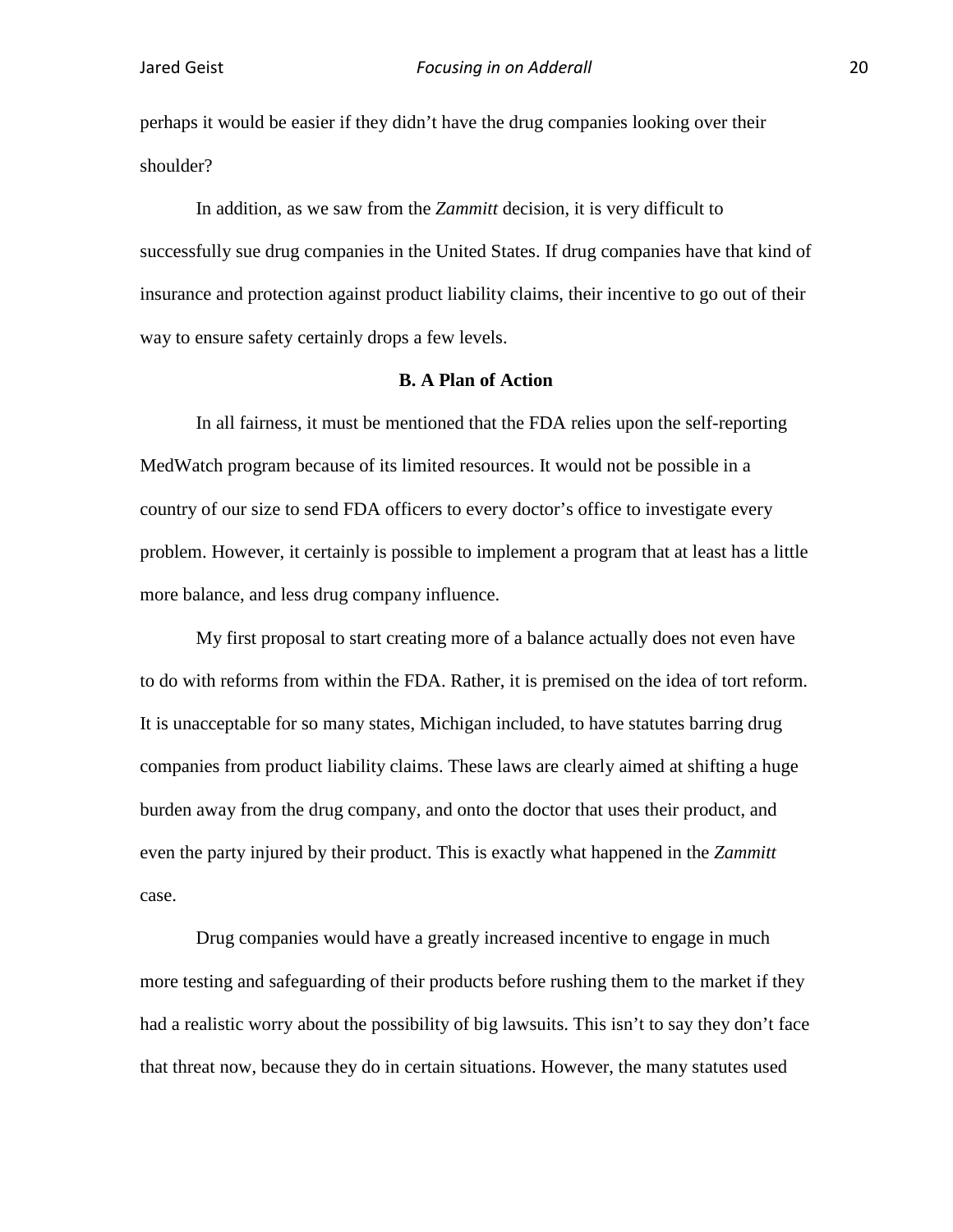out their similar to the one in *Zammitt* do a great job of minimizing that risk for the drug companies. By engaging in reform to shift that burden back to the drug companies, we will give them incentive to better test their products. Strong statues barring product liability claims against drug companies, like the *Zammitt* statute, need to be repealed.

My second proposal does involve reforms within the FDA. This proposal is not to abandon the MedWatch program altogether, but rather to implement both a more rigorous approval process before the drug is allowed on the market in the first place, and a beefed up "policing agency" of the FDA.

The new rigorous approval process would involve a mandatory 1-year probationary period. That is, for all new drugs that do get through the process and become FDA-approved, they are "conditionally approved" for a one year probation period. During this time, there is an automatic heightened alert for the new drugs. The standard for recall would be much lower on the probationary drugs than in other drugs. If Adderall was such a probationary drug under my proposal during the time the Shire study came out, the 20 deaths in the study would certainly be enough to meet the burden of recall. In addition to the 1-year mandatory probationary period for newly approved drugs, the beefed up approval process would also involve a much stronger burden upon the drug company to prove safety, as opposed to a burden on the FDA to prove danger.

The policing agency element of my proposal first involves implementing much larger fines for drug companies when they violate FDA regulations. The idea is to use the significantly increased fine revenue to fund the extended police power of the FDA. Doing so might also encourage the drug companies to become less involved with the FDA-side of the research for financial reasons. This would be a good thing, because it would start to